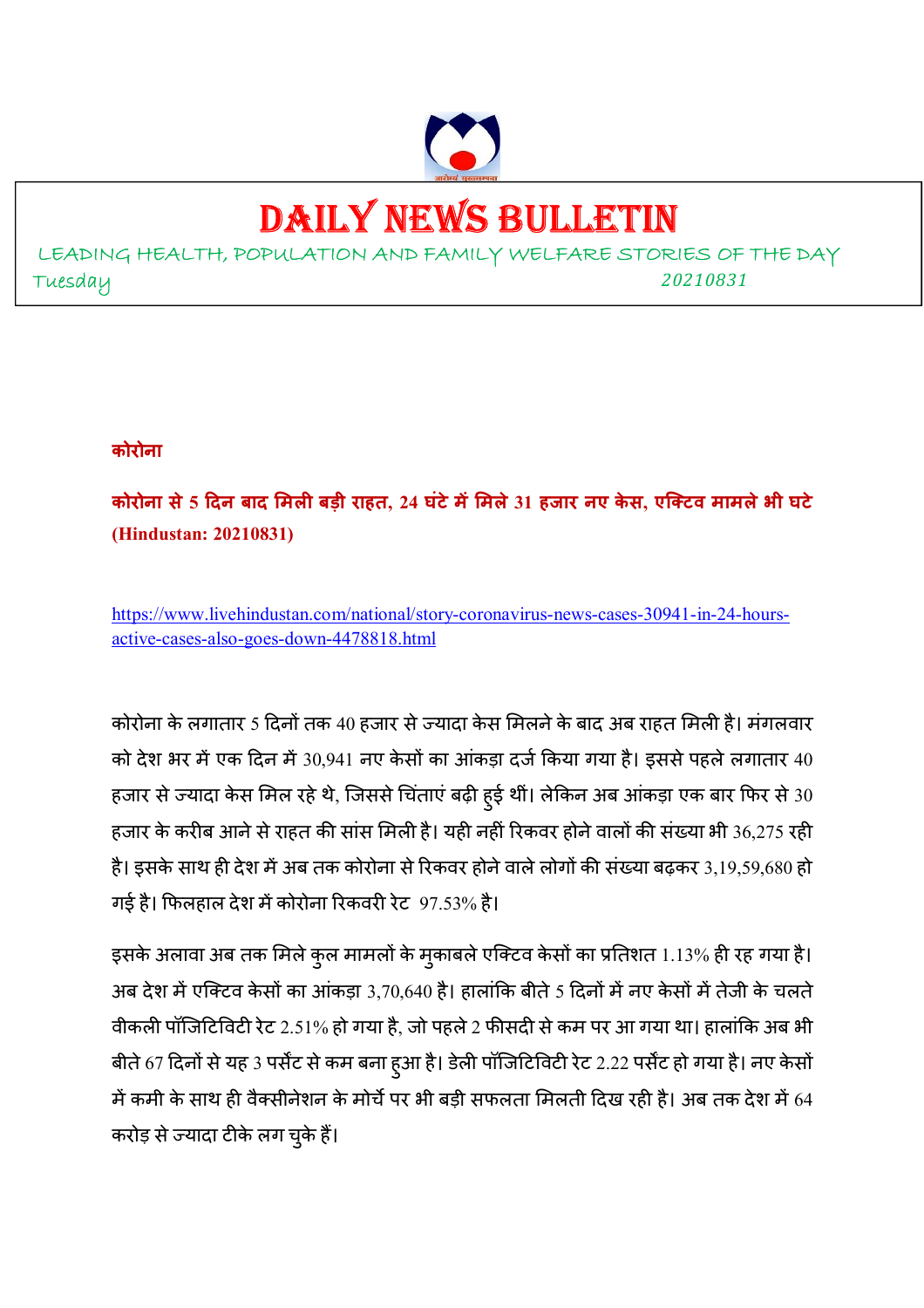#### **कोरोना (Hindustan: 20210831)**

https://epaper.livehindustan.com/imageview\_1016940\_108688954\_4\_1\_31-08-2021\_0\_i\_1\_sf.html

# चिंता: हफ्तेभर में संक्रमण 30 फीसदी बढ़ा



नर्ड दिल्ली | विशेष संवाददाता कोरोना की दुसरी लहर अभी खत्म नहीं हई है। यह बात सरकार भी कह रही है और आंकडे भी यही संकेत दे रहे हैं। पिछले एक सप्ताह के दौरान संक्रमण में 30 और मौतों में 16% की बढ़ोतरी हुई है। आंकडे संकेत दे रहे कि देश कोरोना की तीसरी लहर के महाने पर बैठा है।

प्रोजेक्ट जीवन रक्षा द्वारा किए गए एक विश्लेषण के अनुसार, एक सप्ताह में कोरोना के मामले 2.33 लाख से बढकर 2.88 लाख हो गए हैं जबकि मौतें 3110 से बढकर 3603 हो गई हैं। यह वृद्धि क्रमशः 30% व 16% की रही है। इनमें से ज्यादातर संक्रमण केरल और फिर महाराष्ट के हैं। मौतों के मामले भी इन्हीं दो राज्यों में ज्यादा हैं। टीम ने 16-22 अगस्त के बीच मौतों का भी विश्लेषण किया गया। कल 1249 मौतें दर्ज की गईं। जिनमें से 893 यानी 71% केरल में, 15% तमिलनाड तथा 13% कर्नाटक में हुई। केरल में दस साल से कम उम्र के दो बच्चों की भी मृत्यु हुई।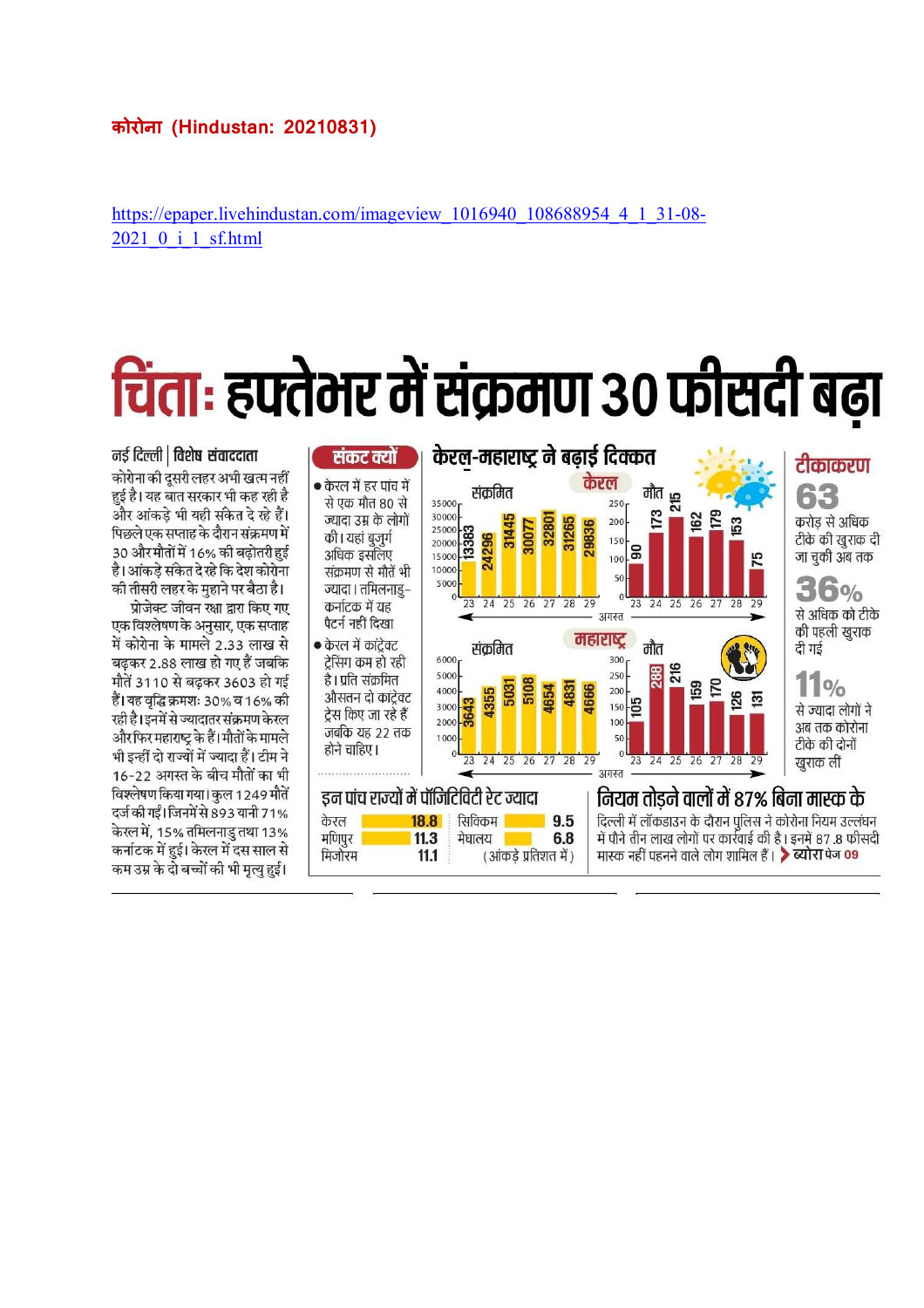# **नई /रसच1मखुलासा, सांस सेजुड़ी बीमार नहंहैको5वड-19 सं7मण! (Dainik Jagran: 20210831)**

https://www.jagran.com/lifestyle/health-new-study-claims-covid-19-is-not-a-respiratorydisease-21977674.html

Coronavirus एक नए शोध में दावा किया गया है कि कोविड-19 एक संवहनी स्थिति (vascular condition) है और फेफड़ों से संबंधी बीमारी नहीं जैसा कि इसे अक्सर माना जाता है। कैलिफोर्निया विश्वविदयालय-सैन डिएगो में इस पर नया शोध किया गया।

नई दिल्ली, लाइफस्टाइल डेस्क। Covid-19: कोविड से जुड़ी कई जानकारियों में आए दिन बदलाव आते रहते हैं, लेकिन एक बात तो निश्चित थी कि यह एक सांस की बीमारी है। यहां तक कि ज़्यादातर मरीज़ जो कोविड-19 वायरस संक्रमित हुए थे, उनमें सांस से जुड़े हल्के से मध्यम लक्षण नज़र आए थे और वे बिना किसी मेडिकल मदद के रिकवर भी हो गए थे।

# नई रिसर्च आई सामने

लेकिन एक नए शोध में दावा किया गया है कि कोविड-19 एक संवहनी स्थिति (vascular condition) है और फेफड़ों से संबंधी बीमारी नहीं, जैसा कि इसे अक्सर माना जाता है। कैलिफोर्निया विश्वविद्यालय-सैन डिएगो द्वारा प्रायोजित एक रिसर्च के अनुसार, कोविड के कुछ रोगियों में रक्त के थक्कों के साथ-साथ अन्य चिंताएं जैसे कि 'कोविड फीट', आमतौर पर एक सांस से जुड़ी बीमारी के संकेत नहीं है।

जर्नल सर्कुलेशन में प्रकाशित शोध के अनुसार, यह वायरस धमनी या संचार प्रणाली को टार्गेट करता है। इसका S प्रोटीन, जो क्राउन बनाता है, ACE2 रिसेप्टर पर हमला करता है, जिससे कोशिका के माइटोकॉन्ड्रिया को नुकसान होता है, जो ऊर्जा पैदा करता है और फलस्वरूप एंडोथेलियम, जो रक्त धमनी को कवर करता है।

शोध ने एक छद्म वायरस तैयार किया जिसमें सिर्फ एस प्रोटीन शामिल था और वायरस का कोई अन्य भाग प्रयोगशाला में प्रदर्शित करने के लिए नहीं था। यह प्रोटीन अपने आप में बीमारी को प्रेरित करने के लिए पर्याप्त है। यह पहले ही देखा जा चुका है, लेकिन एस प्रोटीन की सटीक विधि और कार्य अब तक अज्ञात था। अध्ययन के अनुसार, इस वक्त मौजूद सभी वैक्सीन ने यह प्रोटीन रीक्रिएट कर लिया है।

शोध का नतीजा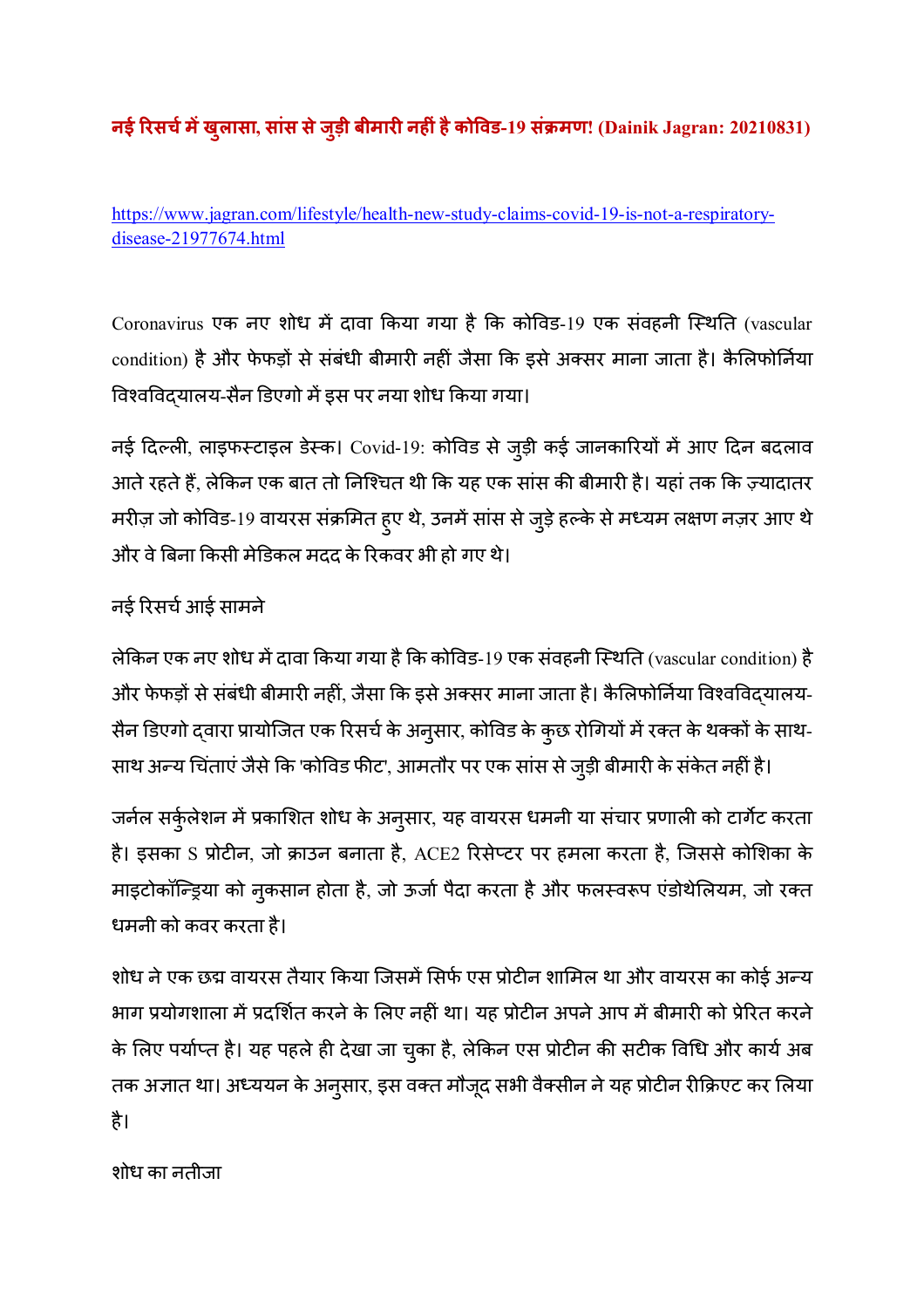संवहनी समस्याएं रोगी की प्रतिरक्षा प्रतिक्रिया से संबंधित हो सकती हैं। श्वसन प्रणाली पर प्रभाव फेफड़े के ऊतक की सजन के कारण होता है। यही वजह है कि कई लोग जो कोविड-19 से पीड़ित होते हैं, उन्हें स्ट्रोक या दसरी दिक्कतों का भी सामना करना पड़ता है।

#### **25% of fully vaccinated healthcare workers at Delhi hospital got infected, but no hospitalisations (The Hindu:20210831)**

https://www.thehindu.com/news/cities/Delhi/25-fresh-infection-among-fully-vaccinateddelhi-hospital-healthcare-workers-study/article36186930.ece

Delta and its associated lineages comprise nearly half the coronavirus infections and are believed to be driving the infection in Kerala and Maharashtra.

None of nearly 600 vaccine recipients, however, reportedly required hospitalisation.

In an indicator of the diminishing role of vaccines in preventing transmission of the coronavirus, a little over 25% of the fully vaccinated health-care workers of a Delhi hospital contracted a fresh or 'breakthrough' infection. None of the nearly 600 vaccine recipients, however, reportedly required hospitalisation. While previous reports of similar infections have been reported in other studies in India, this is the first time that such a high percentage has been reported as part of a single study.

The study involved health-care workers at the Max group of hospitals in Delhi and Gurugram and was led by scientists at the CSIR-Institute of Genomics and Integrative Biology (CSIR-IGIB). It appears as a preprint and is yet to be peer-reviewed.

The timing between the first and second dose varied, but 482 received the second dose within 42 days of the first dose. About half the recipients had been previously infected with SARS- $CoV-2$ .

#### Levels of antibodies

To confirm a reinfection, the researchers relied on levels of antibodies that were directed towards the nucleocapsid region of the coronavirus, which is different from the region (spike protein) that vaccine-generated antibodies normally target. Currently, all the vaccines are designed to produce antibodies against the spike-protein and so high levels of antibodies against the nucleocapsid region were taken to be markers of a fresh coronavirus infection. A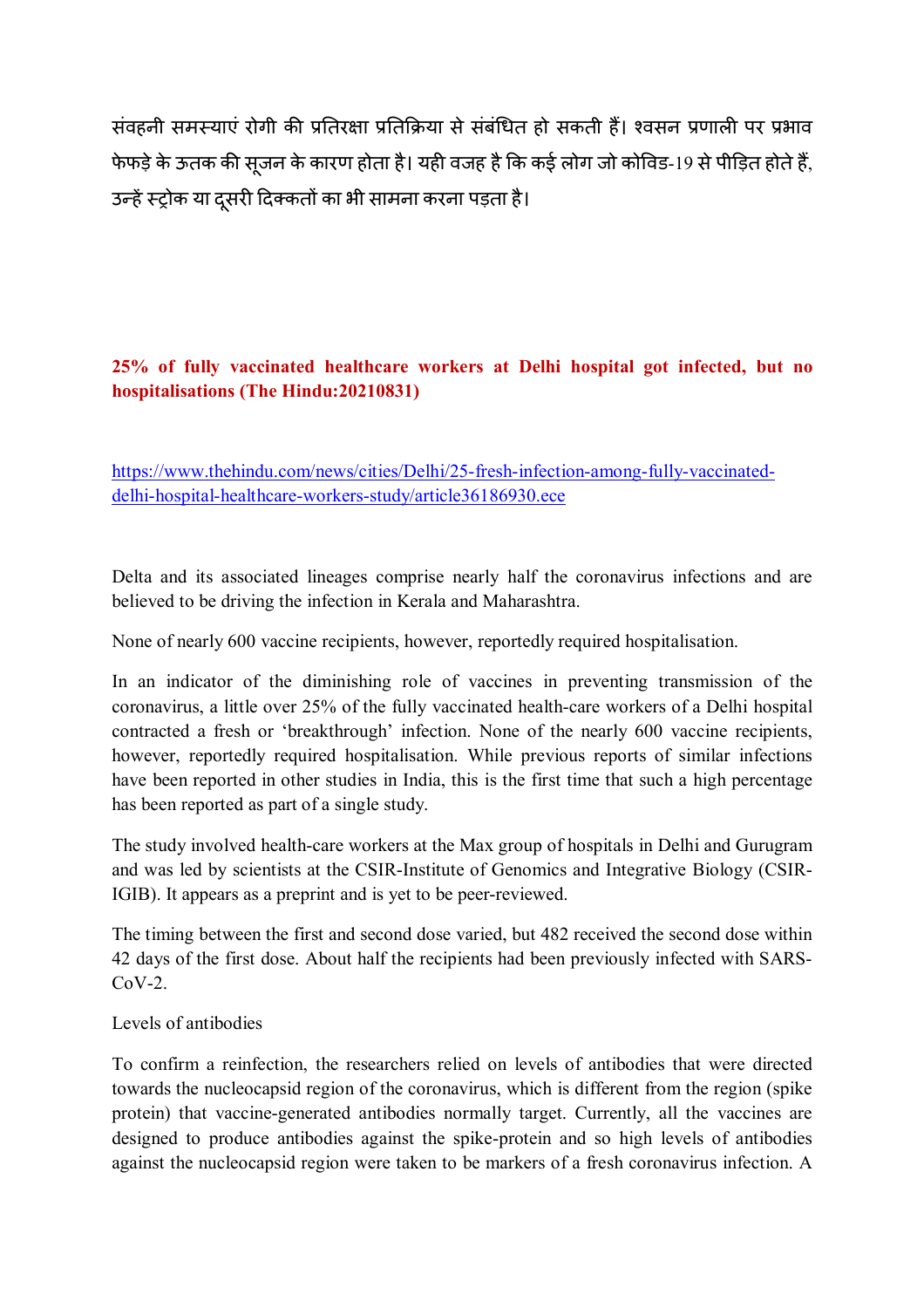breakthrough infection is one where someone tests positive at least two weeks after their second dose.

Shantanu Sengupta of the CSIR-IGIB and one of the scientists who led the study said that 25% was a "conservative estimate" as many of the infections were likely asymptomatic and only a subset of them who manifested symptoms were likely to get themselves tested.

While the infections were mild it could contribute to healthcare workers unknowingly infecting patients, said Dr. Sengupta. For their analysis, the scientists relied on blood samples taken every week - up to 90 - following vaccination and because this period coincided with India's second wave, where most infections were due to the Delta variant, it was most likely that these breakthrough infections too were due to the Delta variant. "Two doses of the vaccine weren't protective against infection but infection followed by vaccination - even a single dose - was significantly protective against fresh infections," he added.

Currently too, Delta and its associated lineages comprise nearly half the coronavirus infections and are believed to be driving the infection in Kerala and Maharashtra.

Those health-care workers who were previously infected had a reinfection rate of 2.5% over the same period.

In line with emerging evidence from several countries such as the United States and Israel where in spite of half the population being vaccinated, breakthrough infections are being reported, the study underlines that India too may not be immune to the phenomenon.

"The neutralisation of Delta variant by antibodies to non-Delta spike protein is greatly reduced. This means that neither prior infection by non-Delta variants, nor existing vaccines, are individually sufficient for the path to herd immunity. This also implies that masking is an essential part of any rational COVID control strategy, being agnostic to immune escape," the authors note in their study.

The data indicates an "urgency to explore routes towards more effective use of vaccines," the authors say. Because a single dose of ChAdOx1-nCoV19 to previously infected subjects induces humoral immunity comparable or better than two doses in naïve subjects, a single dose could be optimally directed to populations with high seropositivity.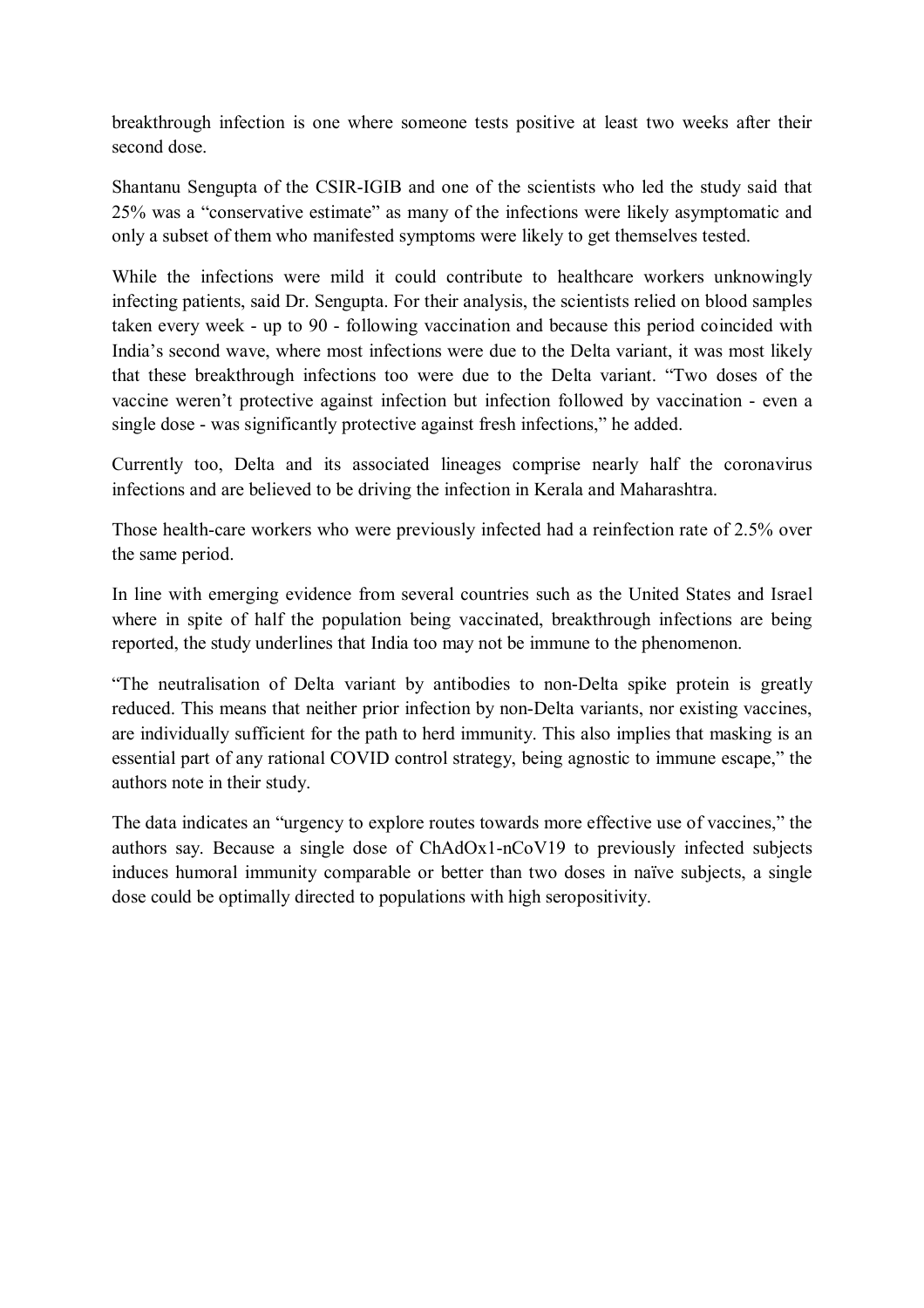#### **Maharashtra breaks rising COVID-19 trend (The Hindu: 20210831)**

https://www.thehindu.com/news/national/coronavirus-live-august-31-2021 updates/article36195476.ece

Children and their family members, wearing face masks, shopping in Vijayawada on Monday. | Photo Credit: V. Raju

Private hospitals picked up only 9.4% of the COVID vaccines — Covishield and Covaxin between May 1 and August 17, though 25% of the doses were allotted, an RTI reply received from the Department of Health and Family Welfare shows.

After nearly a week of cases outweighing recoveries, Maharashtra rallied again to see a trend reversal as 4,696 patients were discharged on Monday against a comparatively low surge of 3,741 new COVID-19 cases.

The active case tally dipped to 51,834. The death toll was the lowest in a fortnight, as 52 deaths took the State's cumulative fatalities to 1,37,209. The case fatality rate remains constant at 2.12%.

You can track coronavirus cases, deaths and testing rates at the national and State levels here. A list of State Helpline numbers is available as well.

Here are the latest updates:

#### VACCINES

Private hospitals lift less than 10% of vaccines

Private hospitals picked up only 9.4% of the COVID vaccines — Covishield and Covaxin between May 1 and August 17, though 25% of the doses were allotted.

Of the 9.4% doses lifted, private hospitals had administered 65% by August 13. On the other hand, 90.6% of such doses reached government centres, of which they administered 97%.

The figures were ascertained from an RTI reply received from the Department of Health and Family Welfare.

In 12 States and Union Territories, including Andhra Pradesh, Rajasthan, Madhya Pradesh, Chhattisgarh, Odisha, Himachal Pradesh, Bihar and Assam, the share of doses supplied to private hospitals was less than 2% of the overall supply.

#### NUMBER OF CASES

India logs 30,941 new COVID-19 cases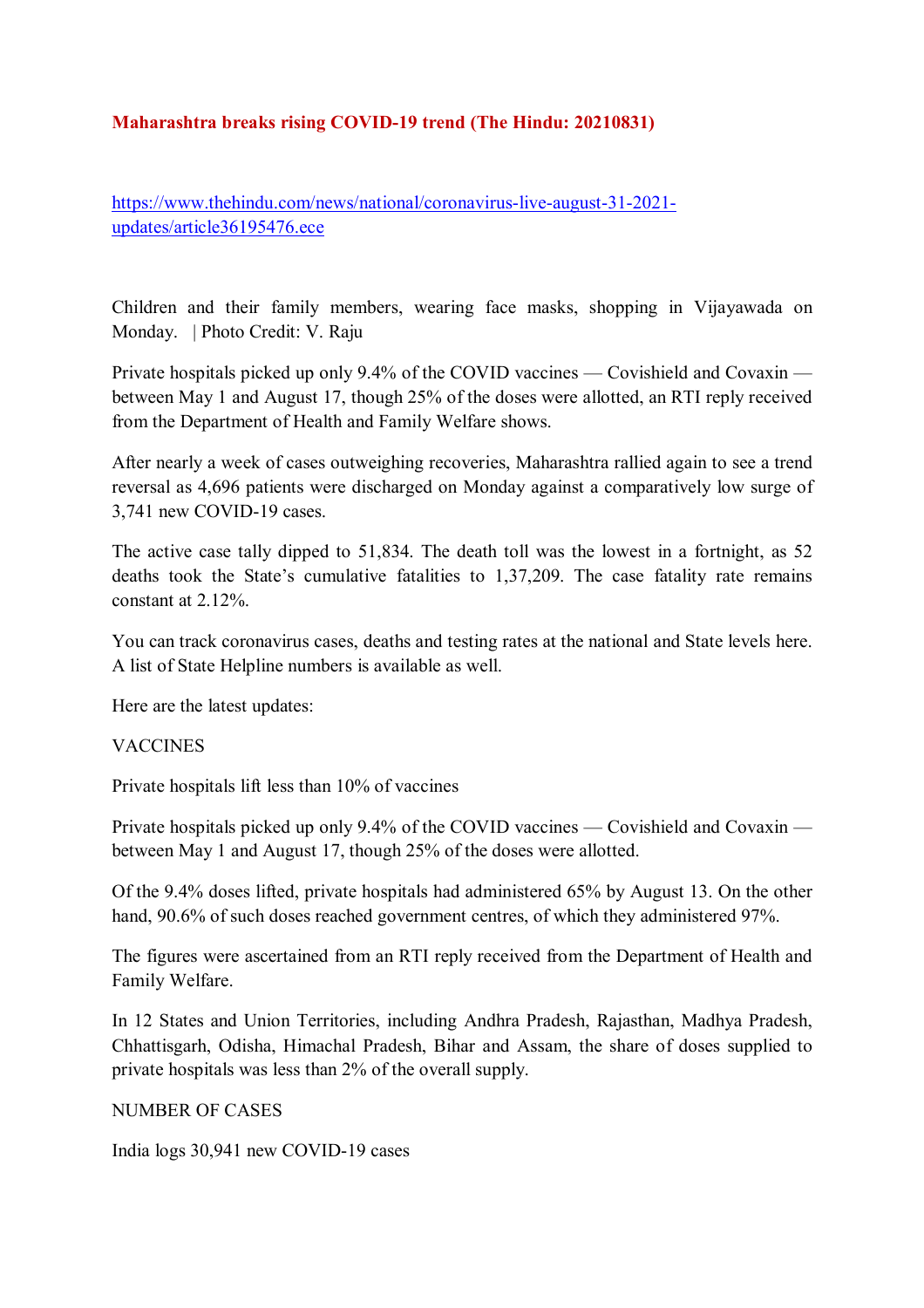With 30,941 people testing positive for coronavirus, India's total tally of COVID-19 cases rose to 3,27,68,880, while the active cases declined to 3,70,640, according to the Union Health Ministry data updated on Tuesday.

The death toll has climbed to 4,38,560 with 350 fresh fatalities, according to the data updated at  $8a$  m.

The active cases comprise 1.13 per cent of the total infections, while the national COVID-19 recovery rate was recorded at 97.53 per cent, the ministry said. An increase of 5,684 cases has been recorded in the active COVID-19 caseload in a span of 24 hours.

#### **COVID-19 mortality is rare among children, finds study (The Hindu: 20210831)**

https://www.thehindu.com/news/national/karnataka/covid-19-mortality-is-rare-amongchildren-finds-study/article36192112.ece

A health worker collecting a swab sample for COVID-19 test from a child who arrived at Kempegowda Bus Stand in Bengaluru on July 18, 2021.

Study was conducted by Jeevan Raksha, a public-private initiative involving Proxima, a management firm, and the Public Health Foundation of India

Out of the 166 persons who died of COVID-19 during the week between August 16 and 22 in Karnataka, only two were children, aged 14 and 15. No child below the age of 10 died because of COVID-19 during the period.

These were the findings of a study on mortality patterns in the southern States of Karnataka, Kerala, and Tamil Nadu, conducted by Jeevan Raksha, a public-private initiative involving Proxima, a management firm, and the Public Health Foundation of India.

The 14-year-old girl from Bengaluru Urban who died was a diabetic, and she passed away within 24 hours of admission to hospital, while the 15-year-old boy from Haveri district died less than 48 hours after his hospitalisation, the study said.

While no COVID-19 deaths of persons below 20 were reported from Tamil Nadu, two children — one under a year old and the other two years old — died in Kerala during the study period.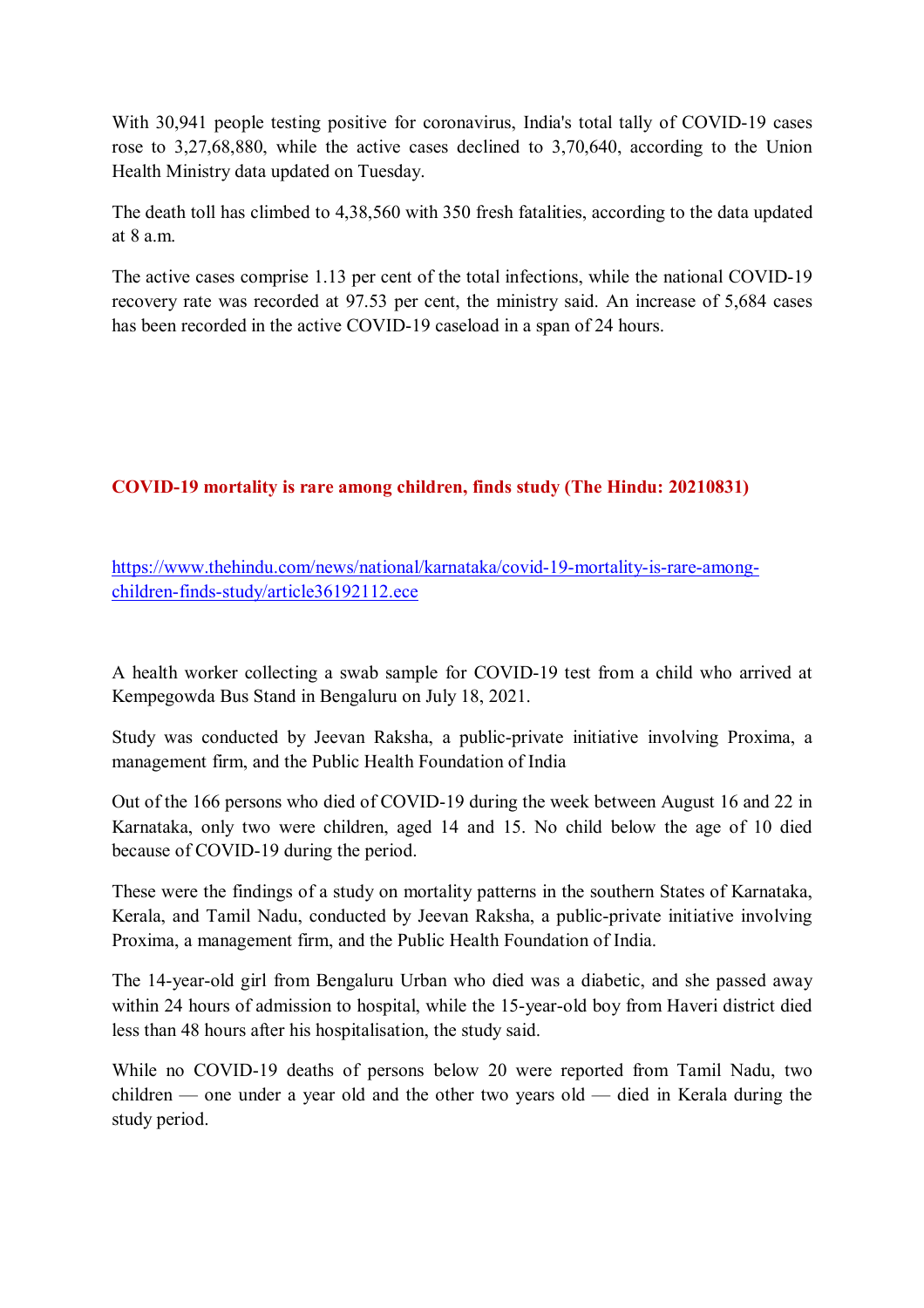The study argued that lockdowns and movement restrictions can neither be afforded nor be an effective tool. Therefore, people need to "start cohabiting with COVID-19 and smartly protect lives and livelihood", Jeevan Raksha said in a statement on Monday.

Though the study did not have data on the number of COVID-19 infections among children during the period, Jeevan Raksha argued that the mortality data of the three States validates the views expressed by some eminent epidemiologists that it is very rare for children and teenagers to get critically ill and succumb to COVID-19.

"Children cannot be caged in houses anymore. It will affect their holistic growth and impact their future professional and personal lives. Parents need to adapt to the current circumstances and support the school administrations to facilitate the normalisation process. Initially, there could be an inevitable influx of infections in a couple of schools, so parents need to manage these anxious phases fearlessly," said Jeevan Raksha convener Mysore Sanjeev.

Meanwhile, the study pointed out that a total of 1,249 people succumbed to COVID-19 in Kerala, Tamil Nadu, and Karnataka during the week from August 16 to 22. Kerala accounted for as many as 893 deaths (or 71%), while Tamil Nadu and Karnataka accounted for 190 and 166 deaths, respectively.

While 6% of the mortality was among people in the age group of 21 to 40, 24% was in the 41 to 60 group. As much as 52% was from the 61 to 80 age group, and 15% in the age group of 81 to 90.

While one in every five COVID-19 deaths in Kerala was of a person aged 80 and above, in Karnataka one in every four deaths was of a person aged 50 and below. "There were no COVID-19 deaths in the age group of 1 to 20 in Tamil Nadu. One in every five deaths in Tamil Nadu was of a person in the age group of 51 to 60," Mr. Sanjeev said.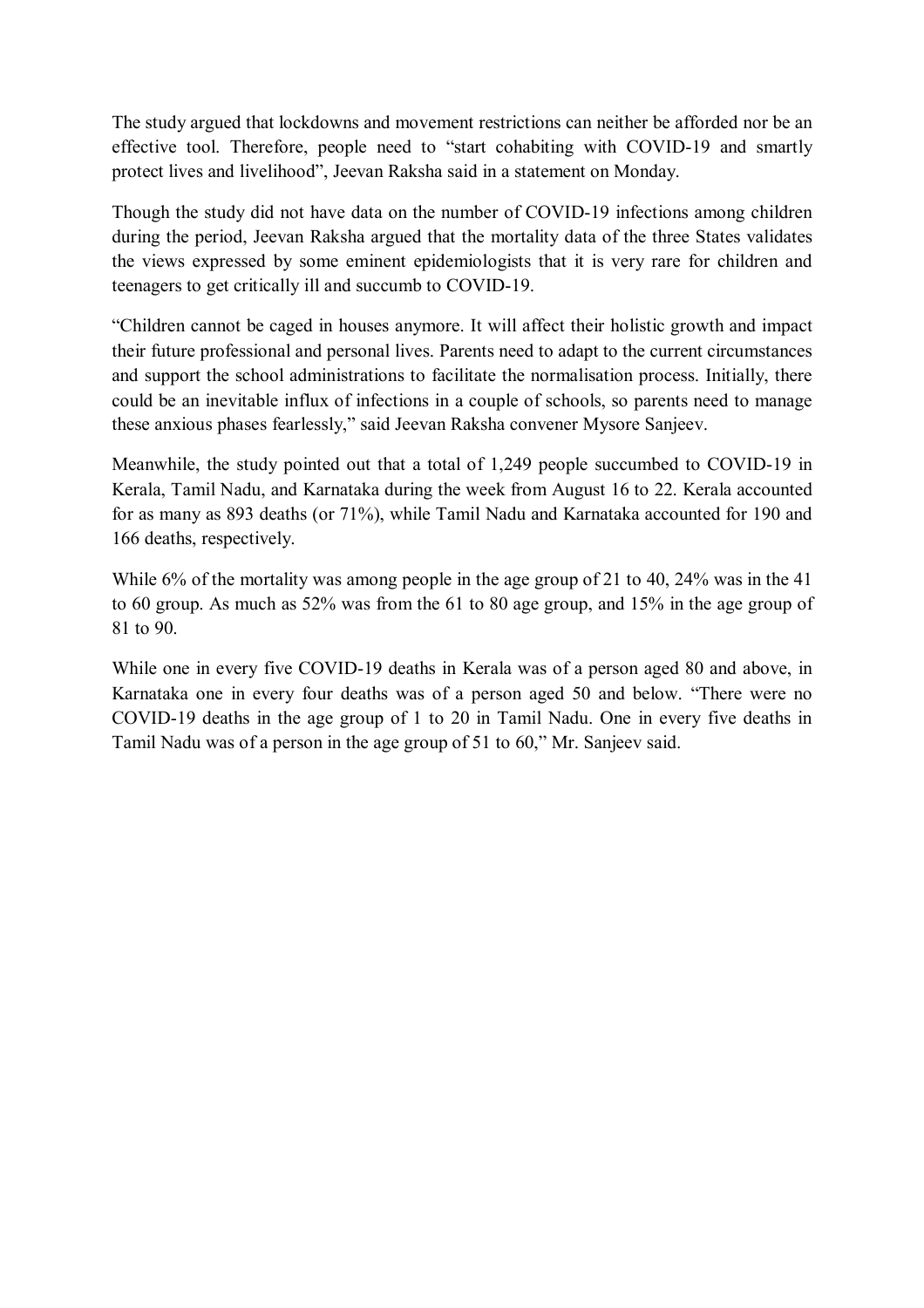# **कैंसर**

# **अ;ययन: क9सर सेमौत का खतरा होगा कम, वै?ा@नकA नेइन दो CयायामA को बताया बेहद कारगर (Amar Ujala: 20210831)**

https://www.amarujala.com/photo-gallery/lifestyle/fitness/how-to-prevent-cancer-aerobicand-strength-training-exercises-for-cancer-patients?pageId=5

कोरोना संक्रमण ने प्रत्यक्ष-अप्रत्यक्ष दोनों तरह से लोगों के स्वास्थ्य को प्रभावित किया है। दूसरी लहर में संक्रमण ने शरीर के कई अंगों पर असर डाला, वहीं इलाज के अभाव में कई गंभीर रोगियों के मामलों की संख्या में भी इस दौरान इजाफा देखने को मिला है। स्वास्थ्य विशेषज्ञों के मुताबिक आंकड़े बताते हैं कि पिछले एक साल में कई तरह के कैंसर के मामलों में उल्लेखनीय वृद्धि ह्ई है। डॉक्टरों का कहना है कि महामारी के दौरान इलाज की उचित व्यवस्था के अभाव और रोग पर ध्यान न देने के कारण कई लोगों में कैंसर के मामले चौथे चरण तक भी पहुंच गए हैं।

डॉक्टर कहते हैं, कैंसर जैसे गंभीर रोग का समय पर निदान और इलाज आवश्यक है। कोरोना महामारी ने कैंसर रोगियों के लिए बड़ी मुसीबत पैदा कर दी है। इलाज में हो रही देरी स्थिति को और गंभीर बना सकती है। इसी को लेकर हाल ही में किए गए एक अध्ययन में विकलप के तौर पर वैज्ञानिकों ने उन दो च्यायाम के बारे में बताया है जिनका अभ्यास कैंसर के खतरे को कम कर सकता है। आइए आगे की स्लाइडों में इन व्यायाम के कैंसर में लाभ के बारे में जानते हैं।

# कैंसर के खतरे को समझिए

मायो क्लिनिक की रिपोर्ट के अनुसार, कैंसर असामान्य कोशिकाओं के विकास के कारण होने वाली गंभीर बीमारी है। कैंसर अक्सर शरीर के एक साइट में छोटे ट्यूमर के रूप में शुरू होता है जो धीरे-धीरे सामान्य कोशिकाओं में बढ़ता जाता है। कैंसर के बढ़ने के साथ इसका उपचार बहुत मुश्किल हो जाता है। हर प्रकार के कैंसर का नाम आमतौर पर उन कोशिकाओं के नाम पर रखा जाता है जिनमें यह शुरू होता है। आंकड़ों के मुताबिक यह रोग दुनिया में मृत्यु का दूसरा प्रमुख कारण है। हालांकि हाल के वर्षों में कैंसर स्क्रीनिंग, उपचार में आधुनिकता और रोकथाम में सुधार के चलते कैंसर रोगियों के जीवित रहने की दर में उल्लेखनीय सुधार हुआ है।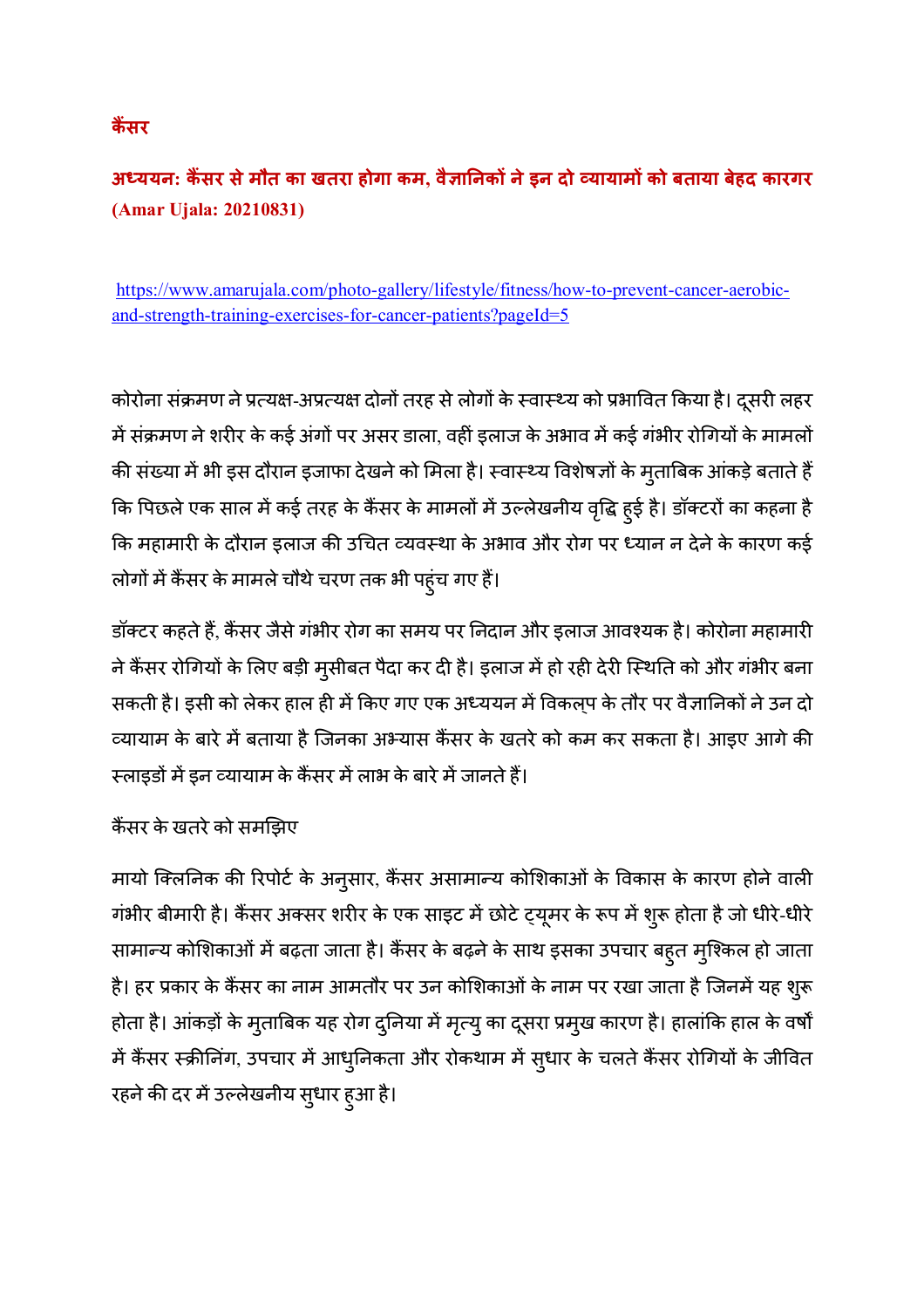शोधकर्ताओं का मानना है कि दो प्रकार के व्यायामों का संयोजन कैंसर के रोगियों की गंभीरता और मौत के जोखिम को कम करने में सहायक हो सकते हैं। आइए इनके बारे में जानते हैं।

### \यायाम सेकम हो सकता हैक<सर का खतरा

साओ पाउलो स्थित फेडरल यूनिवर्सिटी में डिपार्टमेंट ऑफ प्रीवेंटिव मेडिसिन के प्रोफेसर डॉ लिएंड्रो रेज़ेंडे कहते हैं, शारीरिक गतिविधि कई प्रकार के कैंसर के जोखिम को कम कर सकती है। इस बारे में जानने के लिए डॉ रेज़ेंडे और उनकी टीम ने 12 अध्ययनों की समीक्षा की। इस अध्ययन में 1.3 मिलियन (13 लाख) लोगों के डेटा की जांच की गई। वैज्ञानिकों ने पाया कि कई प्रकार के व्यायाम कैंसर से मृत्यु के जोखिम को 14 प्रतिशत तक कम कर सकते हैं।

**स्ट्रेंथ ट्रेनिंग और एरोबिक व्यायाम को दिनचर्या में शामिल करने से कैंसर से मृत्यु का जोखिम** 28 प्रतिशत तक कम हो जाता है। वहीं साल 2016 के एक अध्ययन में वैज्ञानिकों ने पाया कि जो लोग रोजाना व्यायाम करते हैं, उनमें फेफड़े, किडनी, कोलन, मलाशय, मूत्राशय और स्तन कैंसर के विकसित होने का खतरा कम होता है।

# एरोबिक व्यायाम कैंसर रोगियों के लिए फायदेमंद

विशेषज्ञों के मुताबिक एरोबिक व्यायाम शरीर के ऑक्सीजन अवशोषित करने और अन्य अंगों तक पहुंचाने की क्षमता में सुधार करती है। एरोबिक व्यायाम न केवल वजन को नियंत्रित करने में मदद करते हैं साथ ही मोटापे को भी कम करते हैं। मोटापे को कैंसर का एक बड़ा कारण माना जाता है। इन सबके अलावा एरोबिक व्यायाम नींद के पैटर्न को ठीक रखने में सहायक हैं, जिससे शरीर की ऊर्जा बढ़ाती है। यह व्यायाम एंडोर्फिन हार्मोन को भी बढ़ा देते हैं जिससे रोगियों के आत्मविश्वास में भी सुधार होता है। यही कारण है कि कैंसर रोगियों को एरोबिक व्यायाम करने की सलाह दी जाती है।

# स्ट्रेंथ ट्रेनिंग अभ्यास के भी हैं लाभ

अमेरिकन कॉलेज ऑफ स्पोर्ट्स मेडिसिन के सलाह के अनुसार सभी लोगों को सप्ताह में 2-3 बार स्ट्रेंथ ट्रेनिंग अभ्यास जरूर करने चाहिए। यह अभ्यास न केवल आपकी मांसपेशियों को टोन करते हैं, साथ ही हड्डियों के घनत्व, शरीर की मुद्रा और गतिशीलता में भी सुधार करते हैं। कैंसर रोगियों के लिए यह सभी अति आवश्यक होते हैं।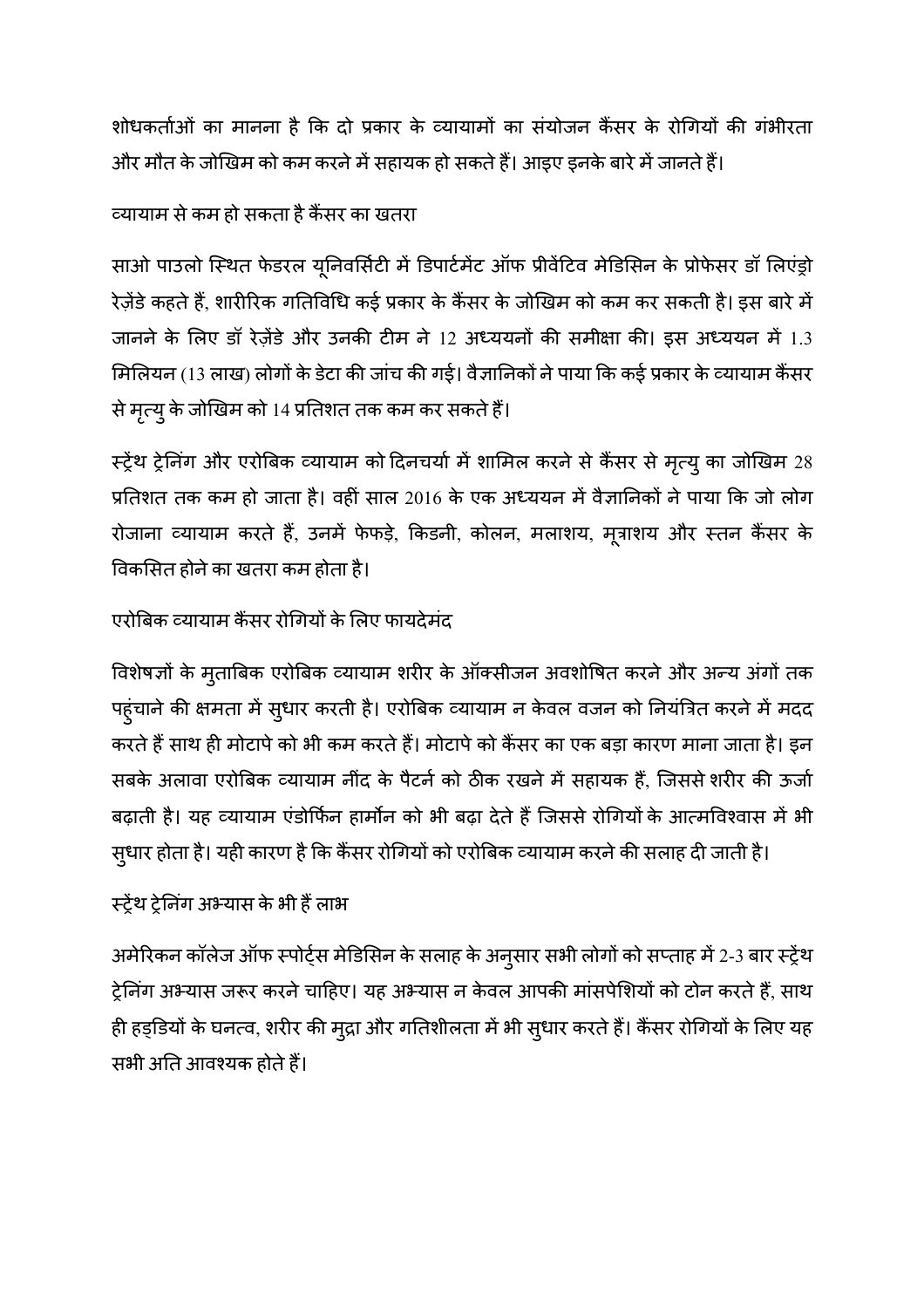नियमित शारीरिक व्यायाम हमारी प्रतिरक्षा और लिंफैटिक सिस्टम को मजबूत करने में सहायक है। प्रतिरक्षा प्रणाली मजबूत होने से संक्रमण और कैंसर की कोशिकाएं बढ़ने नहीं पाती हैं। वहीं लिंफैटिक सिस्टम शरीर के विषाक्त पदार्थों को बाहर निकालने में मदद करता है।

#### **एDस**

**AIDS के मामले म मजोरम सबसे आगे, 2019-20 के दौरान 2,339 लोग पाए गए सं7मत (Hindustan: 20210831)** 

https://www.livehindustan.com/national/story-mizoram-leads-in-aids-case-2339-peoplewere-found-infected-during-2019-20-4478959.html

आधिकारिक आंकड़ों के अनुसार, वित्तीय वर्ष 2019-2020 के दौरान मिजोरम में एड्स की बीमारी के चलते 443 लोगों की मौत हो गई। सोमवार को जारी सांख्यिकीय हैंडबुक मिजोरम 2020 के अनुसार, 2019-2020 के दौरान 2,339 लोगों को एड़स से संक्रमित पाया गया। इससे पहले 2018-19 में 2,237 लोग एचआईवी पॉजिटिव पाए गए थे और 716 लोगों की इस बीमारी से मौत हुई।

राज्य के अर्थशास्त्र और सांख्यिकी विभाग दवारा जारी हैंडबुक में कहा गया है कि 2018-2019 में  $65,615$  सैंपल्स के मुकाबले 2019-2020 के दौरान 51,691 ब्लड सैंपल्स का टेस्ट किया गया।

राष्ट्रीय एड्स नियंत्रण संगठन (नाको) के अनुसार, अपनी कुल 10.91 लाख आबादी (2011 की जनगणना) में से 2.32 प्रतिशत संक्रमित होने के साथ, मिजोरम को देश में सबसे अधिक एड्स संक्रमित राज्य माना जा रहा है। मिजोरम ने अक्टूबर 1990 में अपना पहला एचआईवी पॉजिटिव मामला दर्ज किया था। मिजोरम स्टेट एड्स कंट्रोल सोसाइटी (MSACS) के अनुसार, अक्टूबर 1990 से सितंबर 2020 तक 1,972 गर्भवती महिलाओं सहित 23,092 लोगों में एड्स का पता चला और 2,877 लोगों की इस बीमारी से मौत हो गई।

राज्य में एचआईवी पॉजिटिव मामलों में से 78 प्रतिशत से अधिक सेक्सुअली ट्रांसमिटेड थे, जबकि लगभग 20 प्रतिशत मामले संक्रमित इंजेक्शन के कारण। एमएसएसीएस के अनुसार, यह अनुमान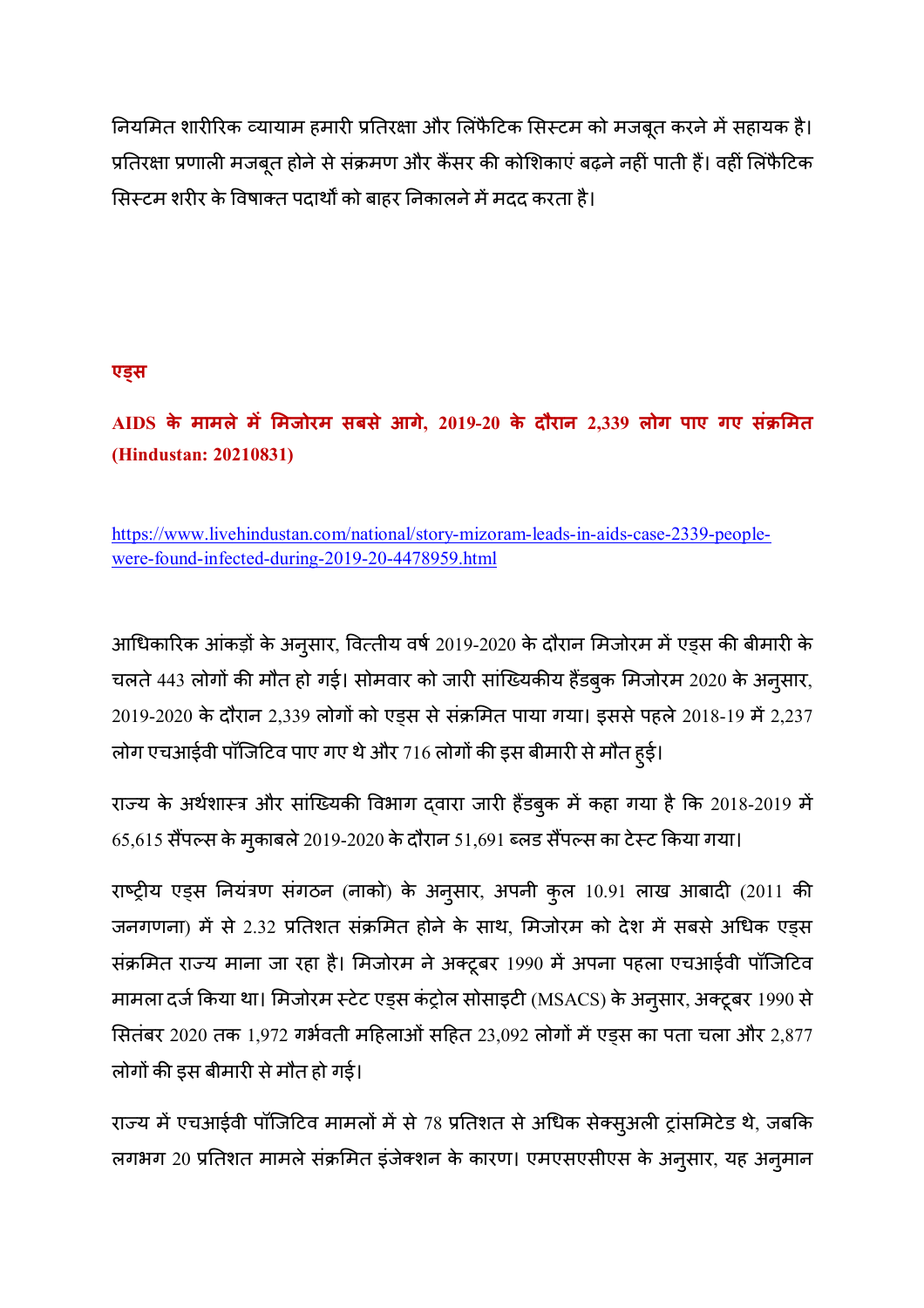लगाया गया है कि मिजोरम में प्रति 1,000 लोगों पर लगभग 1.19 लोग एड़स से संक्रमित हैं। 25-34 आयु वर्ग के युवाओं में एड्स की दर सबसे अधिक है, जिसे कुल संक्रमितों का 42.59 प्रतिशत माना जा रहा है, इसके बाद 35-49 आयु वर्ग के 26.49 प्रतिशत लोग संक्रमित हैं।

# **कोरोना का नया वै/रएंट**

**नई मुसीबत: सामनेआया डेGटा सेभी खतरनाक कोरोना का नया वै/रएंट, इस वजह सेभारत कH बढ़ गई हैJचंता (Amar Ujala: 20210831)** 

https://www.amarujala.com/photo-gallery/lifestyle/fitness/new-covid-variant-c-1-2-southafrican-variant-symptoms-and-risk-factor?pageId=5

तेजी से अपना रूप बदल सकता है कोरोना का यह वैरिएंट

कोरोना के इस नए वैरिएंट को म्यूटेशन के लिहाजे से भी वैज्ञानिक बेहद खतरनाक बता रहे हैं। 24 अगस्त को प्रीप्रिंट रिपोजिटरी मेडरेक्सिव पर पीयर-रिव्यू अध्ययन के लिए पोस्ट किए गए

डेटा के अनुसार सी.1 की तुलना में कोरोना के इस नए वैरिएंट सी.1.2 में तेजी से म्यूटेशन हो सकता है। इसका मतलब यह है कि कोरोना के इस नए वैरिएंट के स्पाइक प्रोटीन में काफी तेजी से बदलाव होता रह सकता है। शोधकर्ताओं का कहना है कि दुनियाभर में अब तक सामने आ चुके कोरोना के सभी वैरिएंट्स की तुलना में यह नया वैरिएंट अधिक उत्परिवर्तन है, यही इसे बेहद संक्रामक भी बनाता है।

प्रतिरक्षा प्रणाली चकमा देने की क्षमता

कोरोना के इस नए वैरिएंट को लेकर शोधकर्ताओं की सबसे बड़ी चिंता यह है कि यह वैरिएंट शरीर में संक्रमण या वैक्सीनेशन से बनी प्रतिरक्षा प्रणाली को आसानी चकमा दे सकता है। शोधकर्ता बताते हैं, सार्स-सीओवी-2 वायरस अपने स्पाइक प्रोटीन का उपयोग करके मानव कोशिकाओं को संक्रमित करते हुए उनमें प्रवेश करता है। इसी बात को ध्यान में रखते हुए कोरोना की सभी वैक्सीनों को तैयार किया गया है।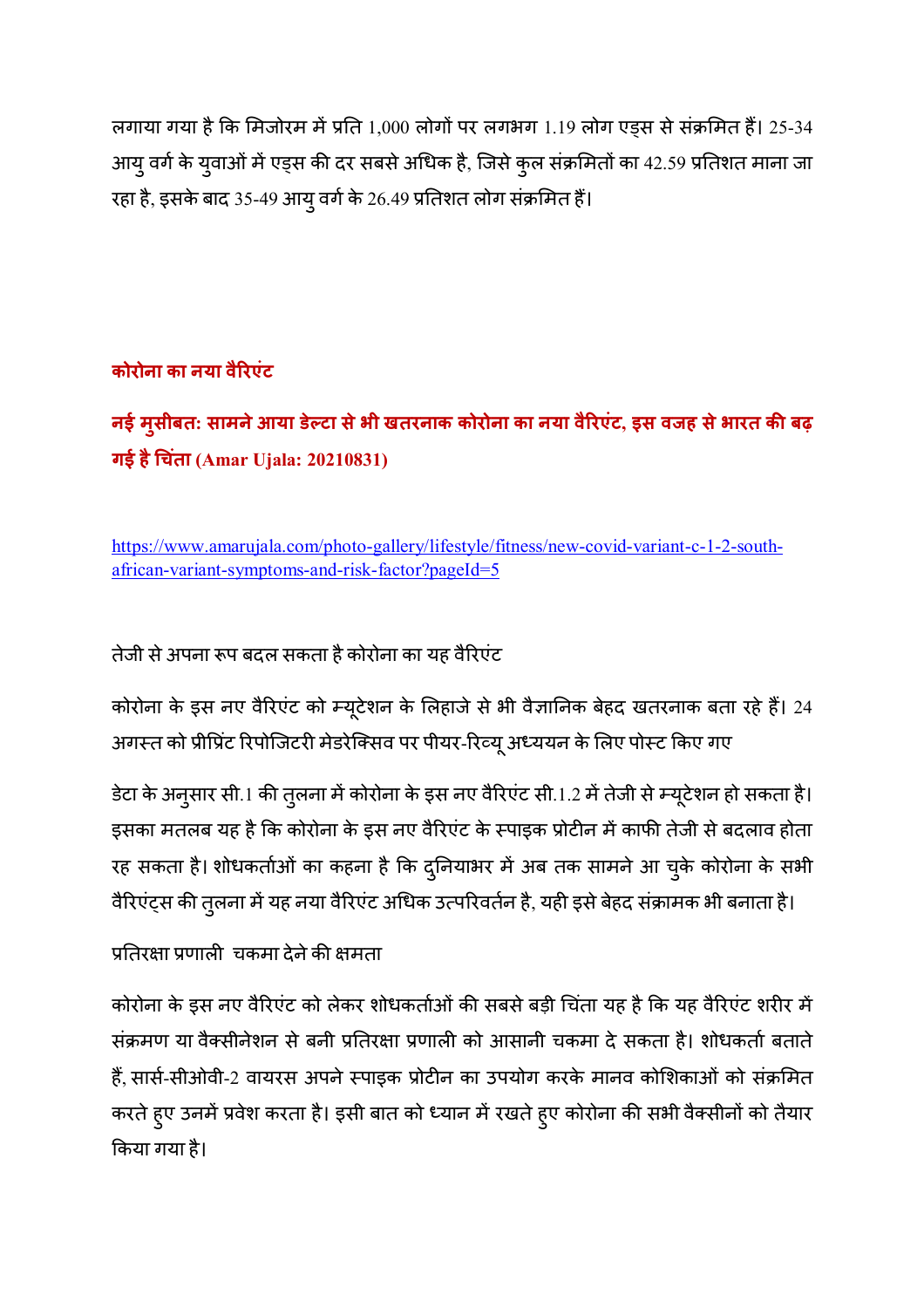इस नए वैरिएंट सी.1.2 में N440K और Y449H जैसे म्यूटेशनों का पता चला है। यह म्यूटेशन शरीर में बनीं प्रतिरक्षा को आसानी से मात देने की क्षमता रखते हैं। हालांकि वैज्ञानिकों का कहना है कि जिन लोगों ने वैक्सीन की दोनों डोज ले ली हैं, उनमें खतरा अन्य लोगों के मुकाबले कम हो सकता है।

# कोरोना के इस नए वैरिएंट से संक्रमण के क्या लक्षण हो सकते हैं?

शोधकर्ताओं का कहना है कि चूंकि यह अभी नया वैरिएंट है, ऐसे में इसके बारे में जानने के लिए और अधिक अध्ययन की आवश्यकता है। ऐसे में स्पष्ट नहीं कहा जा सकता है कि इस वैरिएंट से संक्रमितों में क्या लक्षण दिख सकते है। फिलहाल अब तक के अध्ययन के आधार पर पता चलता है कि संक्रमितों को नाक बहने, लगातार खांसी आने, गले और शरीर में दर्द, गंध और स्वाद की कमी, बुखार, मांसपेशियों में ऐंठन, आंखों के रंग में बदलाव के साथ दस्त आने की समस्या हो सकती है। यह वैरिएंट फेफड़ों को किस प्रकार से प्रभावित कर सकता है, इस बारे में जानने के लिए अध्ययन किया जा रहा है।

# भारत के लिए क्यों है यह ज्यादा खतरनाक?

वैज्ञानिक कोरोना के इस वैरिएंट को भारत के लिए काफी खतरनाक बता रहे हैं। विशेषज्ञों का कहना है भारत में तीसरी लहर की आशंका जताई जा रही है। कोरोना की दूसरी लहर के कम होते ही यात्रा प्रतिबंधों में ढील के साथ, व्यवसाय और स्कूल फिर से खोल दिए गए हैं। इसके अलावा देश में त्योहारों के मौसम की शुरुआत हो चुकी है, जिसके कारण लोगों में संक्रमण का खतरा फिर से बढ़ सकता है।

इसके अलावा इस नए वैरिएंट को इम्यूनिटी को चकमा देने वाला माना जा रहा है, ऐसे में यह संकट और बढ़ा सकता है। देश में अब भी बड़ी आबादी को वैक्सीन की एक भी डोज नहीं लगी है, यह चिंता को और भी बढ़ा देती है। विशेषज्ञ लोगों से फिलहाल सभी लोगों से मास्क पहनने और सोशल डिस्टेंसिंग करने पर विशेष ध्यान रखने की अपील कर रहे हैं।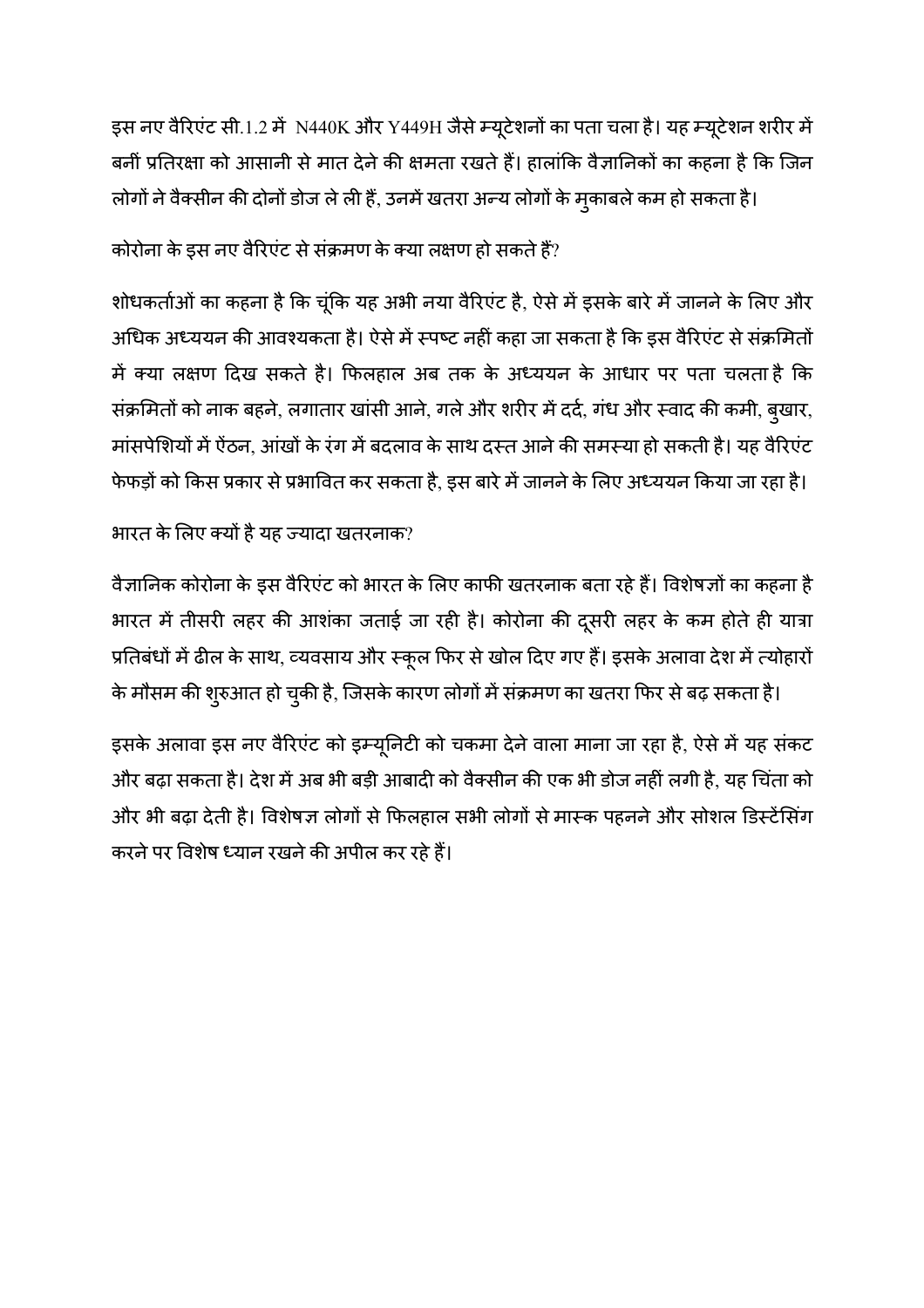#### **Covid Endemic**

#### **Explained: Is Covid-19 now endemic in India? (The Indian Express: 20210831)**

https://indianexpress.com/article/explained/covid-cases-endemic-in-india-who-7479128/

WHO chief scientist Dr Soumya Swaminathan has said India seems to be entering some stage of endemicity. If the virus is present all the time, what are the implications for immunity, future waves, and vaccination?

People wait for a Covid-19 vaccine dose at a hospital in Noida on Monday. Scientists believe a large section of the population has developed antibodies against the virus, either due to vaccination or natural infection. (Reuters Photo)

As India gets ready to face a possible third wave of SARS-CoV-2, World Health Organization (WHO) chief scientist Dr Soumya Swaminathan has said that "India seems to be entering some stage of Covid-19 endemicity where there is low- to moderate-level transmission". Earlier this year, scientists had indicated in a survey carried out by the journal Nature that the SARS-CoV-2 virus is set to become endemic and would continue to circulate in pockets of the global population.

What is endemicity?

Endemic means something that is present all the time. For example, said leading virologist Dr Shahid Jameel, influenza is endemic, unlike smallpox which has been eradicated.

"Only those pathogens can be eradicated that don't have animals (another species) as a reservoir. Smallpox and polio are human virus examples, rinderpest is a cattle virus. This means if there is a virus/pathogen that is present in some animal reservoir like bats, camels or civet cats, then it can transmit again once the level of immunity wanes in the population against the disease caused by it," Dr Jameel said.

"In the case of coronavirus disease, it will continue to circulate as it is present in the animal reservoir. This also means that it will cause disease to the extent that people have had no vaccination against or exposure. If, however, enough people are vaccinated or have been exposed to the infection, then the virus will cause symptomatic infection but not disease. So, that is what is considered becoming endemic – it is there but not causing disease," Dr Jameel said.

When is SARS-CoV-2 likely to become endemic?

That will depend on how fast it spreads and mutates. There are many variables that have to be considered, Dr Jameel said, and there is no clear answer regarding when the virus is likely to be endemic. "Instead of getting bogged down on whether the virus has become endemic or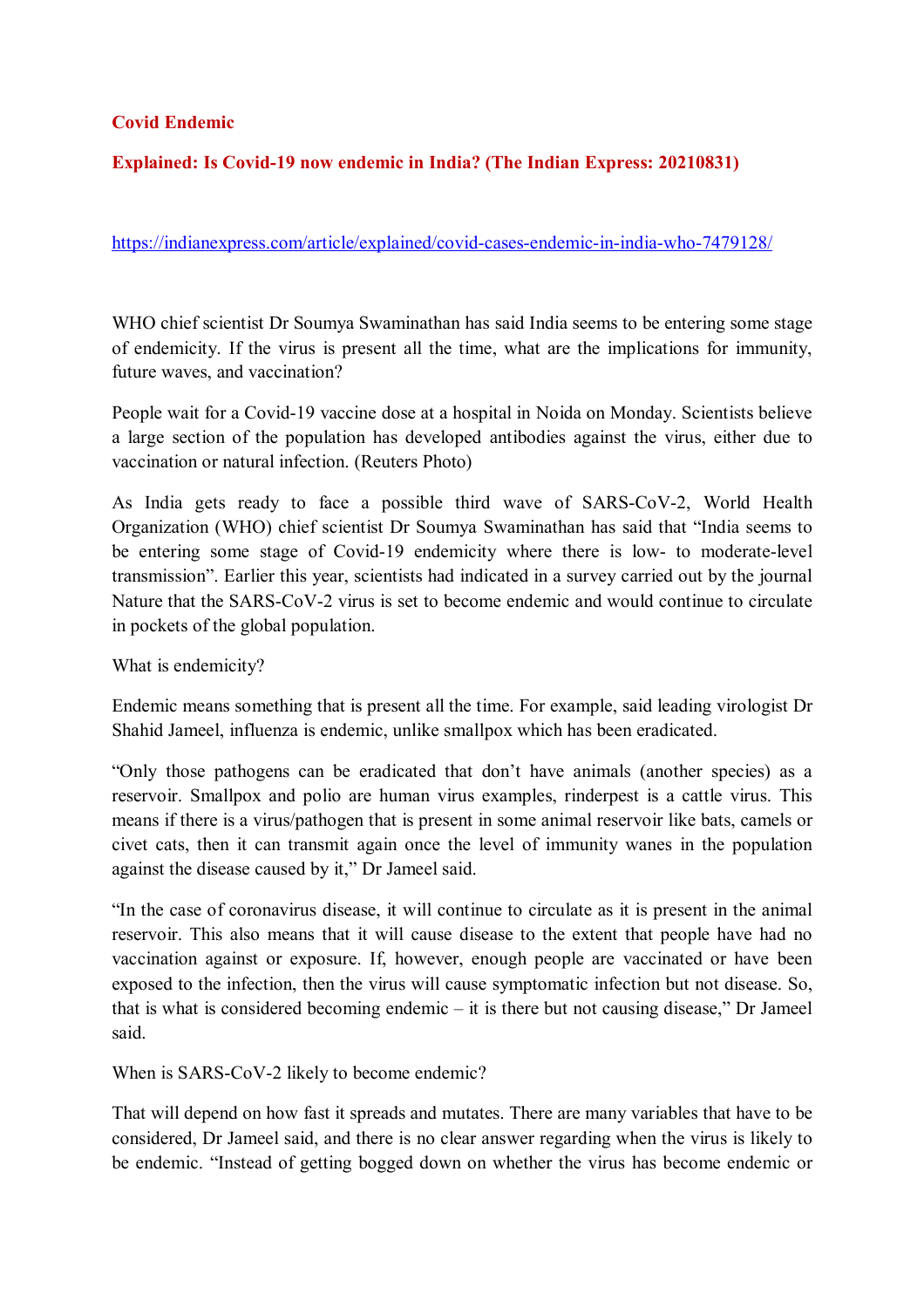not, the need is to focus on vaccination and limit transmission. It is not possible to predict when the virus is going to be endemic," Prof Jameel said.

The last serological survey by the Indian Council of Medical Research (ICMR) had shown from a representative sample of the population — 70 districts out of 718 — that roughly twothirds of the population have antibodies. Again, out of those two-thirds, some would have had the antibodies because they have now been fully vaccinated. However, since vaccination rates are still fairly low, the general assumption is that most people who have antibodies have been infected but not all have had disease. This means a majority will be protected from symptomatic disease later on, Dr Jameel explained; they may get infected but are protected.

"Again, that is assuming the virus is not going to change to a form that transmits easily and evades immunity. One cannot predict if and when the virus mutates into something where vaccines start failing," Prof Jameel said.

How long can the antibodies be expected to last?

It is an open question, said Professor Partha Majumder, National Science Chair, Government of India. "Most everybody now has antibodies that likely reduces the chance of infection and even if infected may not develop severe disease. This virus is going to stay with us. We may already have developed herd immunity, which indicates that most of us have antibodies either due to infection or vaccination — and hence if infected we may not develop severe disease," he said.

"From its rate of spread and its rate of mutation, many of us indeed expect that this coronavirus will never be eradicated – not just in India, but globally – and will become endemic to stay with you without causing major health problems, since the vast majority would have developed protective antibodies," he said.

Clinical epidemiologist Colonel (retired) Dr Amitav Banerjee, too, referred to countrywide serosurveys that indicate almost 67 % Indians, including a large proportion of children, have IgG antibodies. "As the antibody levels wane over time, the immunity persists due to memory and T cells. We can assume that a much larger proportion beyond this 67 % have encountered the virus and would have had immunity due to natural infection. There is a need for more serosurveys for IgG levels to be carried out," Col Banerjee said.

Whether or not a booster dose of a vaccine is required, Professor Majumder said, depends on how quickly the antibody level comes down in the average individual. "There are wide variations in the trend of waning of antibody level among persons; sufficient data have not yet accumulated to definitively determine the need for a booster dose," Professor Majumder said.

"While vaccine effectiveness does appear to decline over time, there is still expected to be substantial protection. It is likely that a third shot or booster might be necessary in the future and in fact, a regular booster shot, just like for influenza, might be indicated," said Professor Gautam Menon, Professor of Physics and Biology at Ashoka University.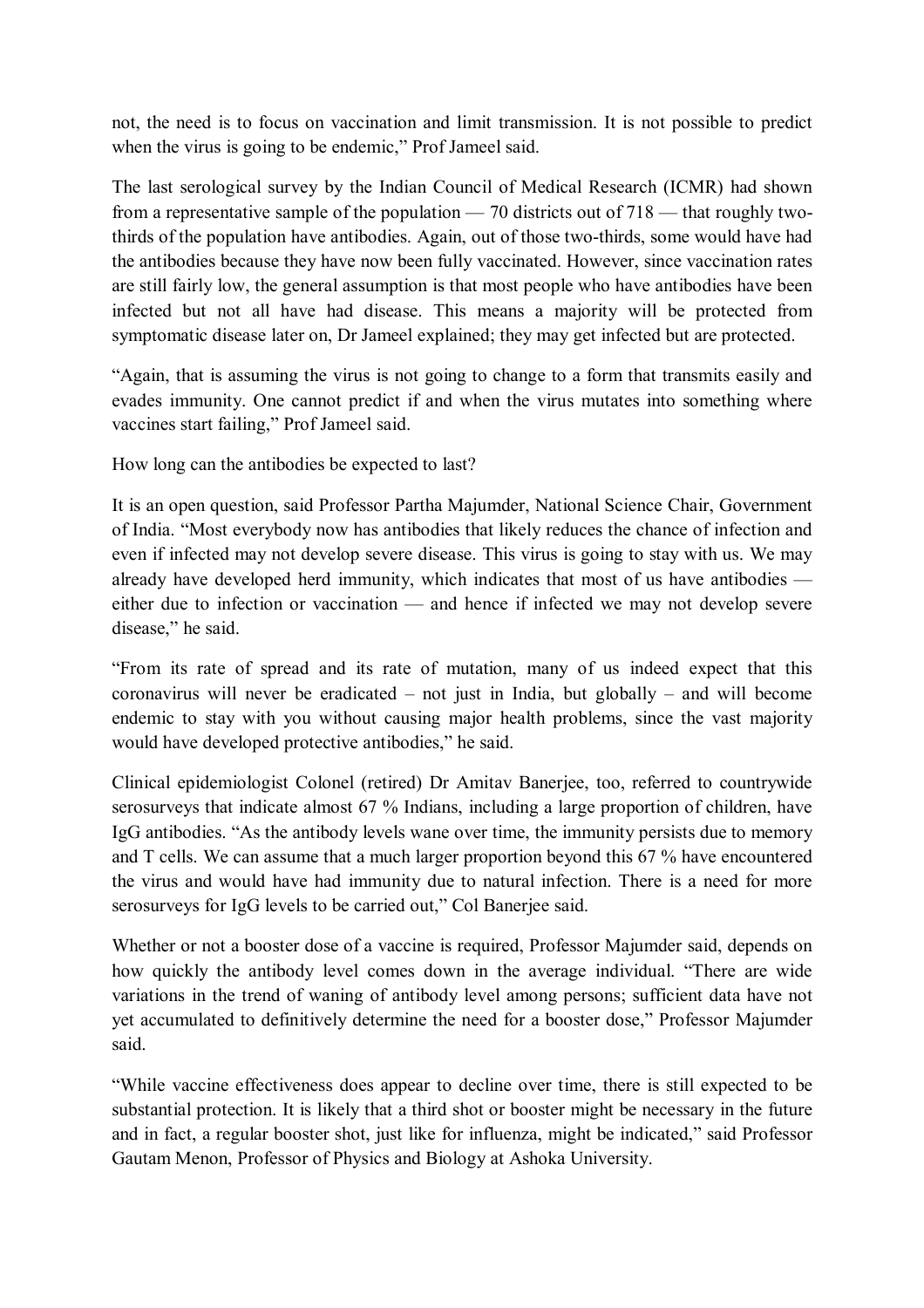Should we worry about numbers rising again?

According to Professor Menon, one can expect a more or less constant level of infection within the population, with the likelihood of severe illness, hospitalisation or death becoming increasingly small as people are vaccinated.

The Delta variant now dominates new infections around the country. Viruses mutate constantly, but the question, Professor Menon said, is whether a new variant will come along that is much more transmissible than Delta and can evade a immune response from either a prior infection or vaccination.

"As long as it does not, we might expect that a small background of reinfections and vaccine breakthroughs will help maintain numbers of infected at a low, constant level. It is more likely that there will be a steady level of cases, with some regions, especially of low prior seroprevalence and low vaccination rates, seeing spikes. It is completely unlikely that we will see case numbers comparable to the second wave," Prof Menon said.

#### **Weight Loss**

**Weight loss alert: Seven food combinations to burn fat, beat bloating and boost metabolism (The Indian Express: 20210831)** 

https://indianexpress.com/article/lifestyle/health/lose-weight-seven-food-combinationsweight-loss-foods-healthy-eating-7474318/

A dietitian lists some food combinations that may work magic to lose weight; find out

Weight loss is not an easy process, but one that can be achieved by being consistent. Dietitian Vidhi Chawla says that in order to lose weight successfully, one has to exercise and eat proper food every day.

"There are certain food combinations that can help you burn fat, beat bloating and boost metabolism. Do not skip your breakfast; it may cause you to not consume adequate amounts of fibre and nutrients. It can also increase bouts of acidity," she advises.

The dietitian lists some food combinations that may work magic to lose weight. Read on.

1. Egg and bell pepper: Eggs are a powerful superfood on their own, but when combined with bell pepper — another fat-burning ingredient — it can help you lose weight quickly. Eggs are rich in vitamins, antioxidants, and healthy fats, as well as choline, a nutrient that boosts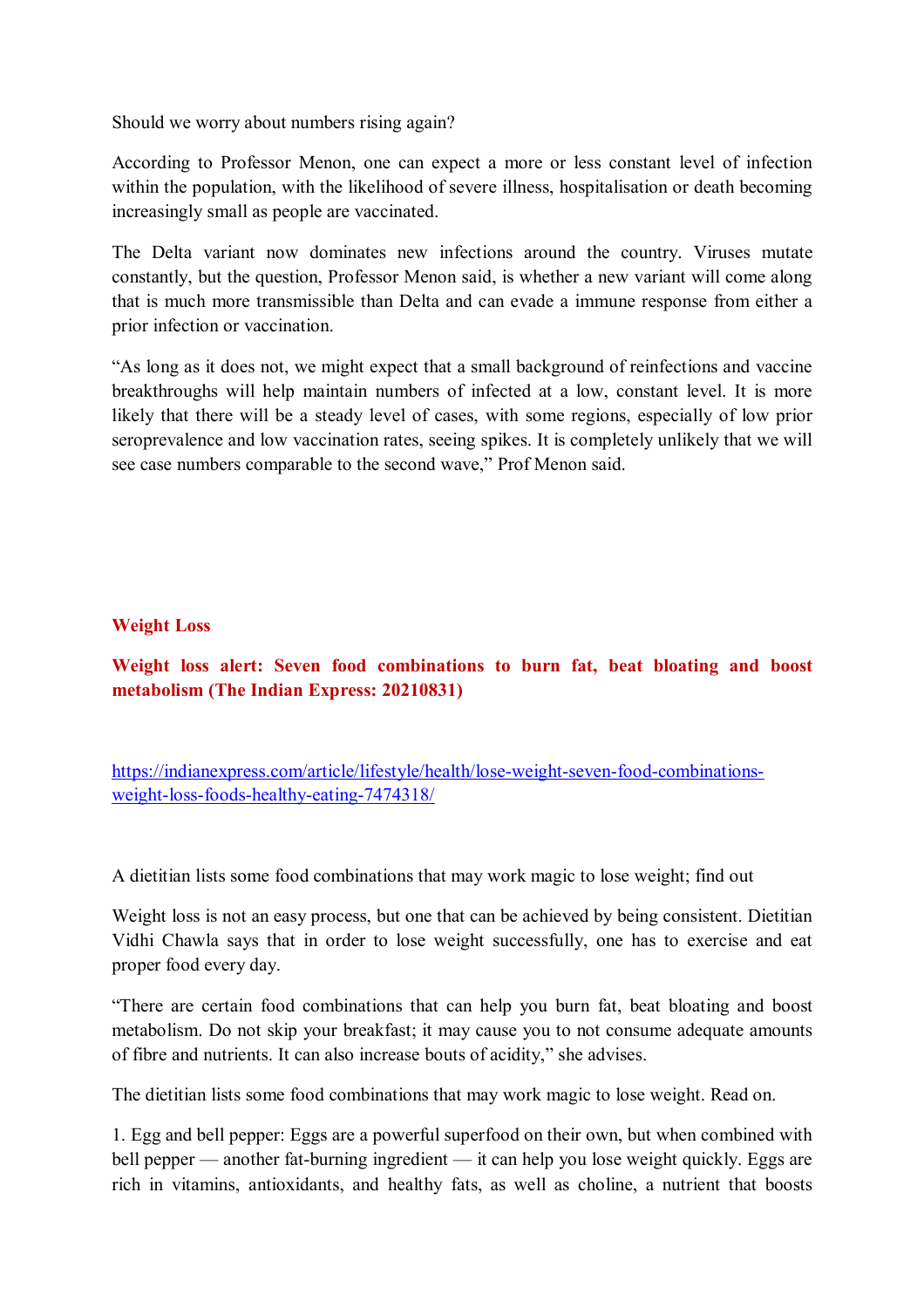metabolism. Bell peppers, on the other hand, are rich in vitamin C. Eating peppers can help you burn stored fat and convert carbs into fuel, keeping you energised all day. By adding bell peppers into your eggs, you can significantly accelerate weight loss.

2. Carrots and tahini: Carrots contain about 10 per cent of carbs, are made up of starch, simple sugars and fibre. They also have a low glycemic index and are rich in vitamin A in the beta carotene form, vitamin K, B-vitamins, and potassium. Tahini, also known as sesame butter, is high in calcium and can help you lose weight by reducing your appetite and calorie intake.

weight loss, weight loss food, foods for weight loss, food combinations that help with weight loss, weight loss and healthy foods, healthy eating, indian express news Eggs are a powerful superfood on their own, but when combined with bell pepper, it can help you lose weight quickly. (Photo: Getty/Thinkstock)

3. Figs and Brazil nuts: Figs are considered to be a healthy replacement for unhealthy snacks because they have few calories and no fats at all. They are high in antioxidants, which help reduce cell-damaging free radicals in your body. Brazil nuts, on the other hand, are a great source of selenium, an antioxidant that helps your body's immune system and promotes metabolism. When combined with figs, it will aid in weight loss by making you feel fuller, increasing your metabolism, and ensuring you eat fewer unhealthy snacks.

4. Avocado and cayenne pepper: Avocado contains oleic acid, which helps you feel fuller for a longer period of time. Smashed avocado with cayenne pepper, which contains capsaicin, an appetite suppressant, can be placed on top. Capsaicin promotes satiety, which can help you lose belly fat by reducing caloric intake. Place those avocado slices on sprouted grain bread, which is high in fibre and can help you feel satisfied.

5. Lentils and tomatoes: Make lentil soup. People who consume pulses as part of a calorierestricted diet lose more weight than those who consume the same number of calories but do not consume as many legumes. The broth can also aid in weight loss by filling you up without adding unnecessary calories. Include some anti-inflammatory tomatoes, which can also help you maintain leptin resistance and thus lose more weight.

6. Pineapple and lime juice: Pineapple is low in calories and high in water content, making it an ideal healthy weight loss snack. Pineapples are high in fibre, which promotes normal food passage through the digestive system and stimulates the release of gastric and digestive juices that aid in food dissolution. Lime contains a variety of essential nutrients that help in the reduction of both body weight and food consumption. It contains citric acid, which aids in the faster and more efficient burning of body fat.

7. Green tea with lemon and mint: Green tea is a magical drink that has been shown to aid in weight loss and the burning of belly fat. It's high in antioxidants and also contains a lot of catechins, which help your liver convert fat to energy by promoting fat release from fat cells. You can also add a lemon to your green tea, which contains pectin and polyphenols and help you lose weight by making you feel fuller.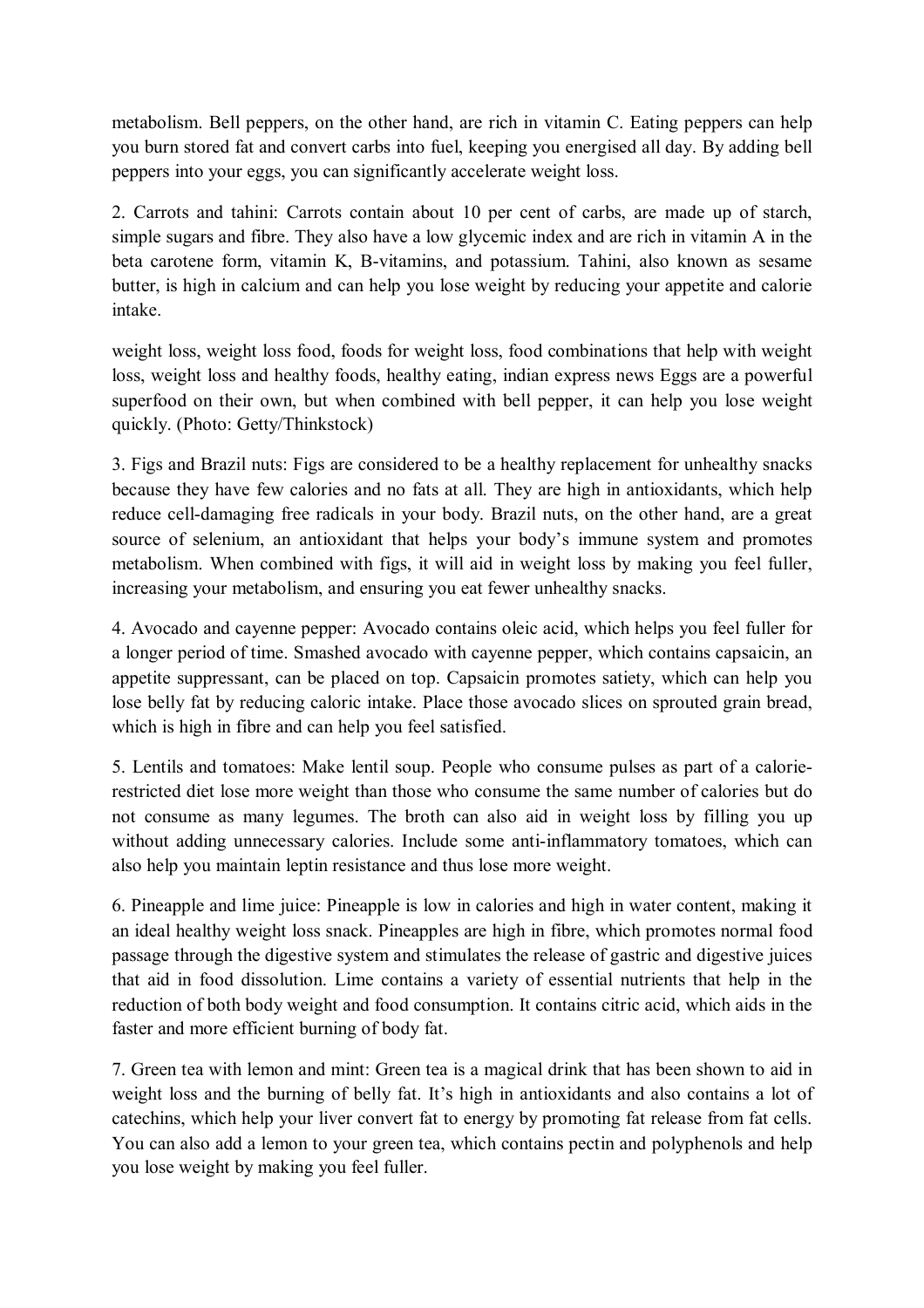#### **Combo Antibody Treatment**

#### **New research: Combo antibody treatment reduces hospitalisation (The Indian Express: 20210831)**

https://indianexpress.com/article/explained/combo-antibody-treatment-reduceshospitalisation-study-7479119/

Of the nearly 1,400 Mayo Clinic patients enrolled in this study, 696 received the drug combo between December 2020 and early April.

In an observational study, Mayo Clinic researchers have found that a combination of casirivimab and imdevimab — two monoclonal antibody treatments that have emergency use authorisation from the US Food and Drug Administration — keep high-risk patients out of the hospital when infected with mild to moderate Covid-19. The study has been published in The Lancet's EClinicalMedicine.

Of the nearly 1400 Mayo Clinic patients enrolled in this study, 696 received the drug combo between December 2020 and early April. An equal number of patients didn't receive the drug combo. Upon evaluation of their status at 14, 21 and 28 days after treatment, the numbers for hospitalisation were found to be significantly lower for the treated group, at each stage.

At 14 days, 1.3% of the treated group was hospitalised, while 3.3 % of the non-treated group was hospitalised. At day 21, the percentages of people hospitalised from the treated and nontreated groups were 1.3 and 4.2, respectively. At day 28, 1.6% of the treated patients were hospitalised compared to 4.8% of the non-treated patients.

From this data, it can be inferred that there was 60%-70% relative reduction in hospitalization among treated patients, Mayo Clinic said in a press release.

The release quoted Raymund Razonable, a Mayo Clinic infectious disease specialist and senior author of the study, as saying that when a combination of monoclonal injections is used to treat patients who are at high risk due to a range of comorbidities, and contract a mild or moderate case of Covid-19, they get an opportunity to recover without being hospitalised.

"Our conclusion overall at this point is that monoclonal antibodies are an important option in treatment to reduce the impact of Covid-19 in high-risk patients," Dr Razonable was quoted as saying.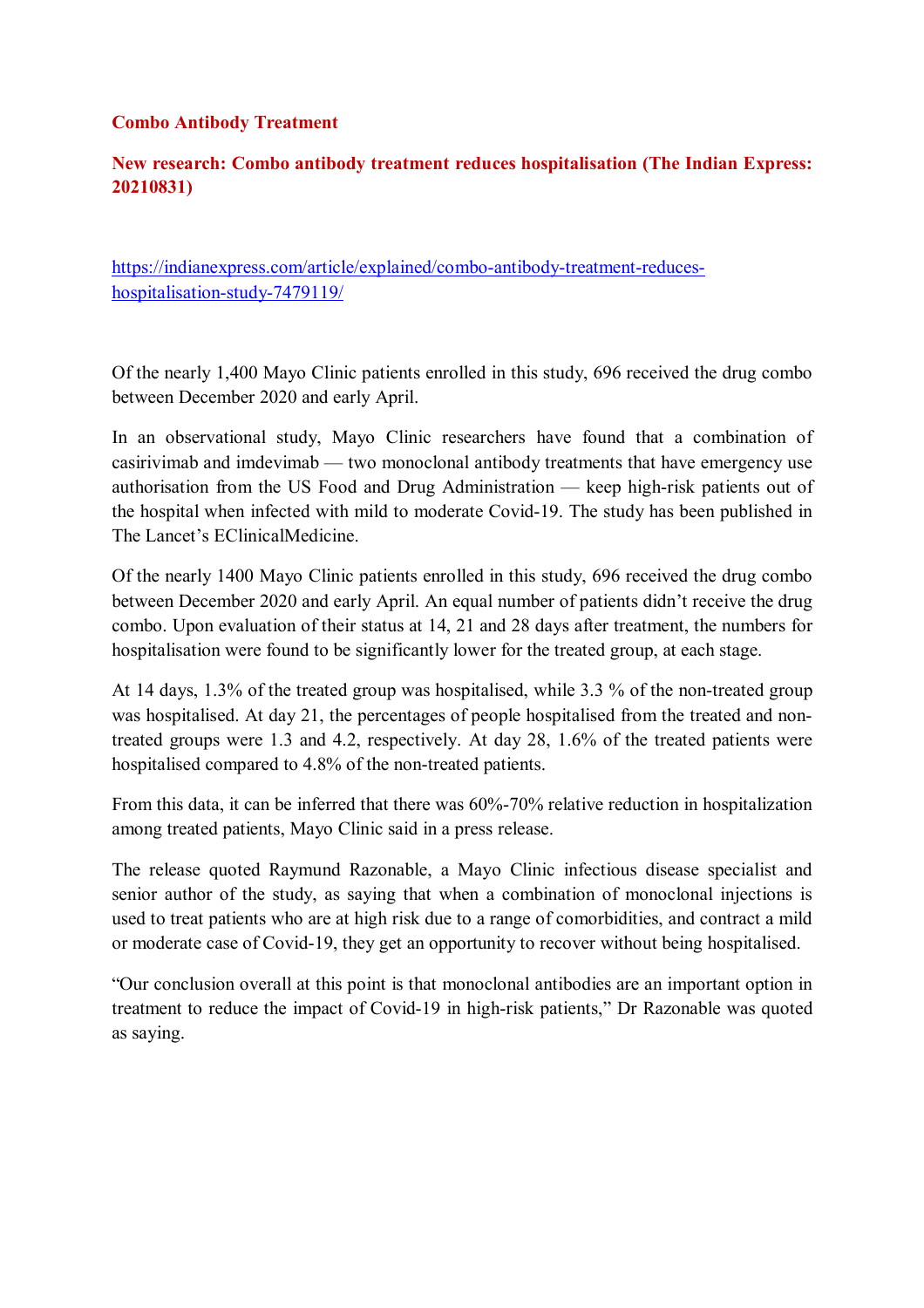#### **Diet/ Nutrition**

#### **Covid-19: Go for gut health, to build immunity (Hindustan Times: 20210831)**

https://www.hindustantimes.com/lifestyle/health/covid19-go-for-gut-health-to-buildimmunity-101630343204102.html

From probiotic-rich foods such as yogurt and kimchi to high-fibre foods including legumes and oats, experts share ways one can build gut health and boost the immune system to keep viruses at bay.

The need to strengthen our immune system has been widely discussed over the last year-anda-half. People are upping their intake of vitamin C-rich food items, digging into traditional herbs and home remedies to fight a host of illnesses, including Covid-19. However, what one may not know is that gut health forms the core of our immunity.

Our gut, health experts say, is our second brain, for anything we eat has a direct impact on most aspects of our health, right from hormone levels to reproductive health and even heart health. It is, then, imperative that we maintain a strong gut.

"Gut health is important as our gut contains immune cells and healthy bacteria that kill infectious viruses, bacteria and fungi. A healthy gut also connects with the brain through hormones and nerves in order to maintain overall health and well-being," explains Manisha Chopra, a nutritionist and fitness expert.

So, how exactly does good gut health assure immunity? "Our gut microbes produce compounds that tell immune cells to destroy harmful viruses in the brain and nervous system. There are trillions of microbes living in and on us, collectively known as the human microbiome, which activates the immune system to fight viruses and keep our immune system strong. So, it's important to keep good bacteria in balance in our gut, so that we can fight viruses like Covid-19" says Ruchhi Parmar, a dietitian.

Furthermore, gut bacteria are known to balance the immune response against pathogens. "It makes sure the immune response is effective, but not so vigorous that it may lead to collateral damage of the host. Bacteria present in the gut can stimulate an effective immune response against viruses that are not only are responsible for infecting the gut, such as rotavirus and norovirus, but also the ones affecting the lungs, like flu. The gut microbes initiate specialised immune cells to synthesise potent antiviral proteins that will eliminate viral infections," observes Dr Rohini Patil, a nutritionist.

To improve one's gut health, experts recommend regular consumption of probiotics. "Fermented foods such as kimchi, yogurt, miso, kefir etc. are good for gut health, as they are great dietary sources of probiotics. High-fiber foods such as peas, oats, legumes and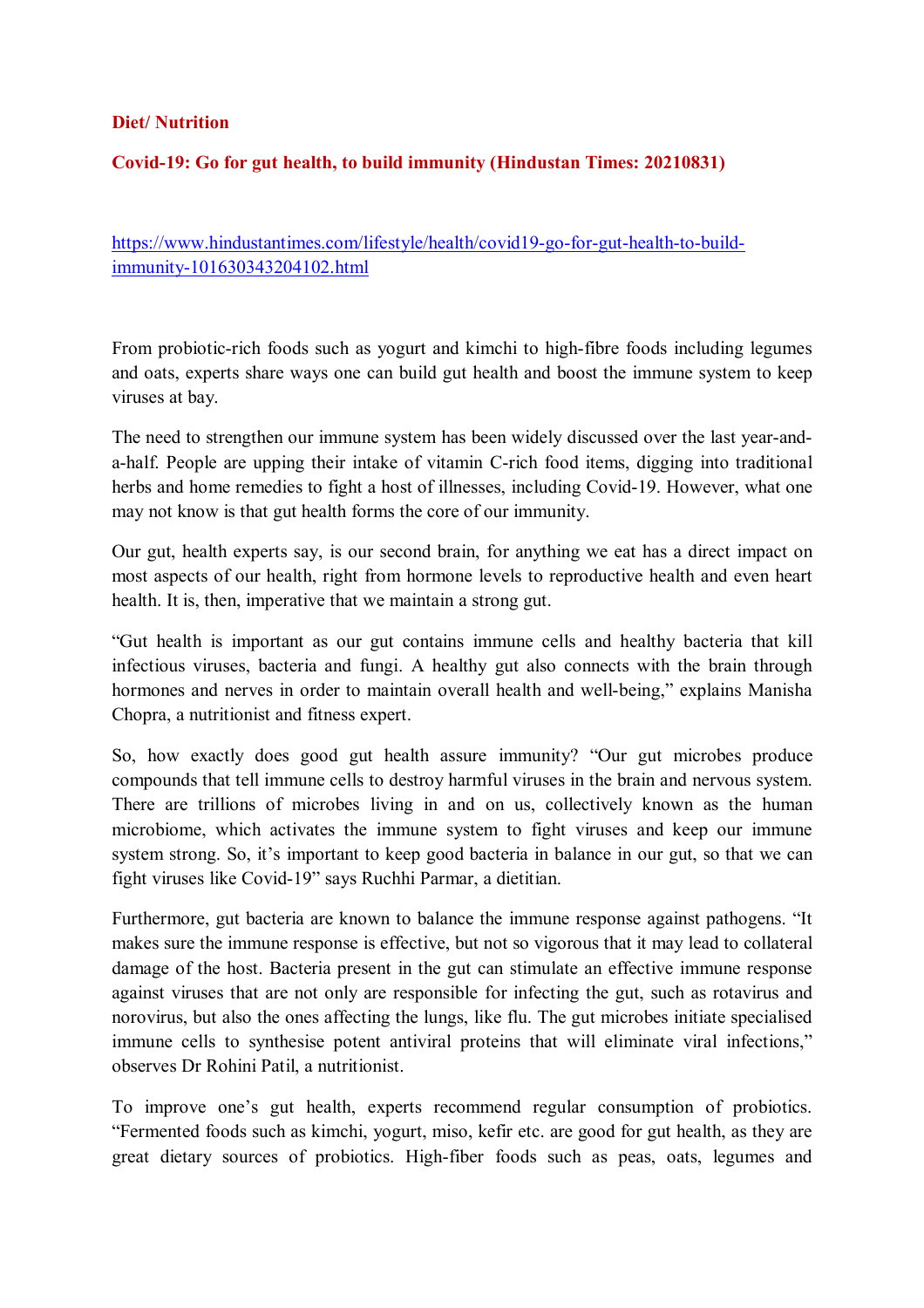asparagus, as well as collagen-boosting foods such as salmon and bone broth are also good for gut health, as are mushrooms, garlic and onion," says Chopra.

A good night's sleep, a stress-free environment and hydration are also key to good gut health. "Drinking plenty of water has proved beneficial on mucosal lining of the intestines as well as in the balance of good bacteria in the gut," says Parmar, who recommends lemon water or any kind of detox water as a morning ritual.

"Opt for coconut oil and extra virgin olive oil, over other vegetable oils. Most vegetable oils have high levels of omega-6 fatty acids. A little omega-6 is good, but too much can cause oxidative stress. Also, exercise or meditate thrice a week to keep your gut healthy," she adds.

#### **Child Health**

#### **Study shows maternal voice reduces pain in premature babies (Hindustan Times: 20210831)**

https://www.hindustantimes.com/lifestyle/health/study-shows-maternal-voice-reduces-painin-premature-babies-101630316376985.html

In the study, researchers observed that when the mother spoke to her baby at the time of the medical intervention, the signs of the baby's oxytocin level -- the hormone involved in attachment and also linked to stress -- increased significantly, which could attest to better pain management.

A new study has shown that the mother's voice at the time of painful medical intervention for her prematurely born baby, decreased the baby's expression of pain.

The findings of the study were published in the journal 'Scientific Reports'.

A baby born prematurely often has to be separated from its parents and placed in an incubator in intensive care.

For several weeks, he or she will undergo routine medical procedures that can be painful, without being relieved by too many pharmaceutical painkillers, which are risky for his or her development.

So how can we act for the good of the baby? A team from the University of Geneva (UNIGE), in collaboration with the Parini Hospital in Italy and the University of Valle d'Aosta, observed that when the mother spoke to her baby at the time of the medical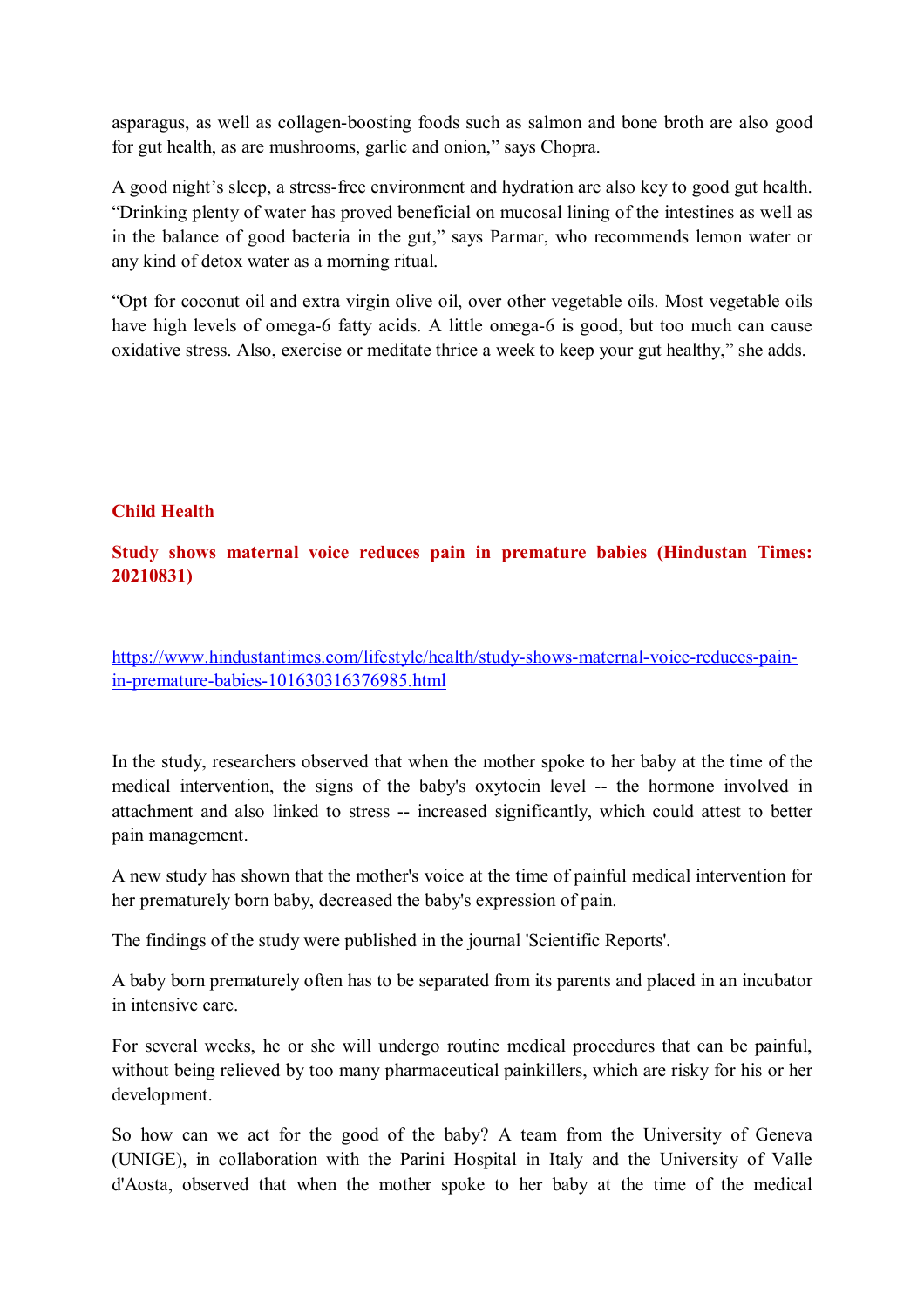intervention, the signs of the baby's oxytocin level -- the hormone involved in attachment and also linked to stress -- increased significantly, which could attest to better pain management.

These results demonstrate the importance of parental presence with premature babies, who are subjected to intense stress from birth, a presence that has a real impact on their well-being and development.

As soon as they are born before 37 weeks of gestation, premature babies are separated from their parents and placed in an incubator, often in intensive care.

They have to undergo daily medical interventions, necessary to keep them alive (intubation, blood sampling, feeding tube, etc.), which have potential impacts on their development and pain management.

The difficulty? It is not always possible to relieve them with pharmaceutical painkillers, as the short and long term side effects on their neurological development can be significant.

There are other ways to relieve the baby, such as wrapping, restraint, sugar solutions or nonnutritive sucking with a teat.

However, for several years now, studies have shown that the presence of a mother or father has a real calming effect on the child, particularly through the emotional modulations of the voice.

This is why the team of Didier Grandjean, full professor at the Psychology Section of the Faculty of Psychology and Educational Sciences (FPSE) and at the Swiss Center for Affective Sciences (CISA) of the UNIGE, has been interested in the early vocal contact between the mother and the premature baby, in the impact of the mother's voice on the management of pain resulting from the routine practices necessary for the follow-up of the babies, and in the psychological and cerebral mechanisms that would be involved.

To test this hypothesis, the scientists followed 20 premature babies at the Parini Hospital in Italy and asked the mother to be present during the daily blood test, which is done by extracting a few drops of blood from the heel.

"We focused this study on the maternal voice because in the first days of life it is more difficult for the father to be present, due to working conditions that do not always allow days off," said Dr Manuela Filippa, a researcher in Didier Grandjean's group and first author of the study.

The study was conducted in three phases over three days, allowing for comparison: a first injection was taken without the mother being present, a second with the mother talking to the baby and a third with the mother singing to the baby.

The order of these conditions changed randomly. "For the study, the mother started talking or singing five minutes before the injection, during the injection and after the procedure," said the Geneva researcher.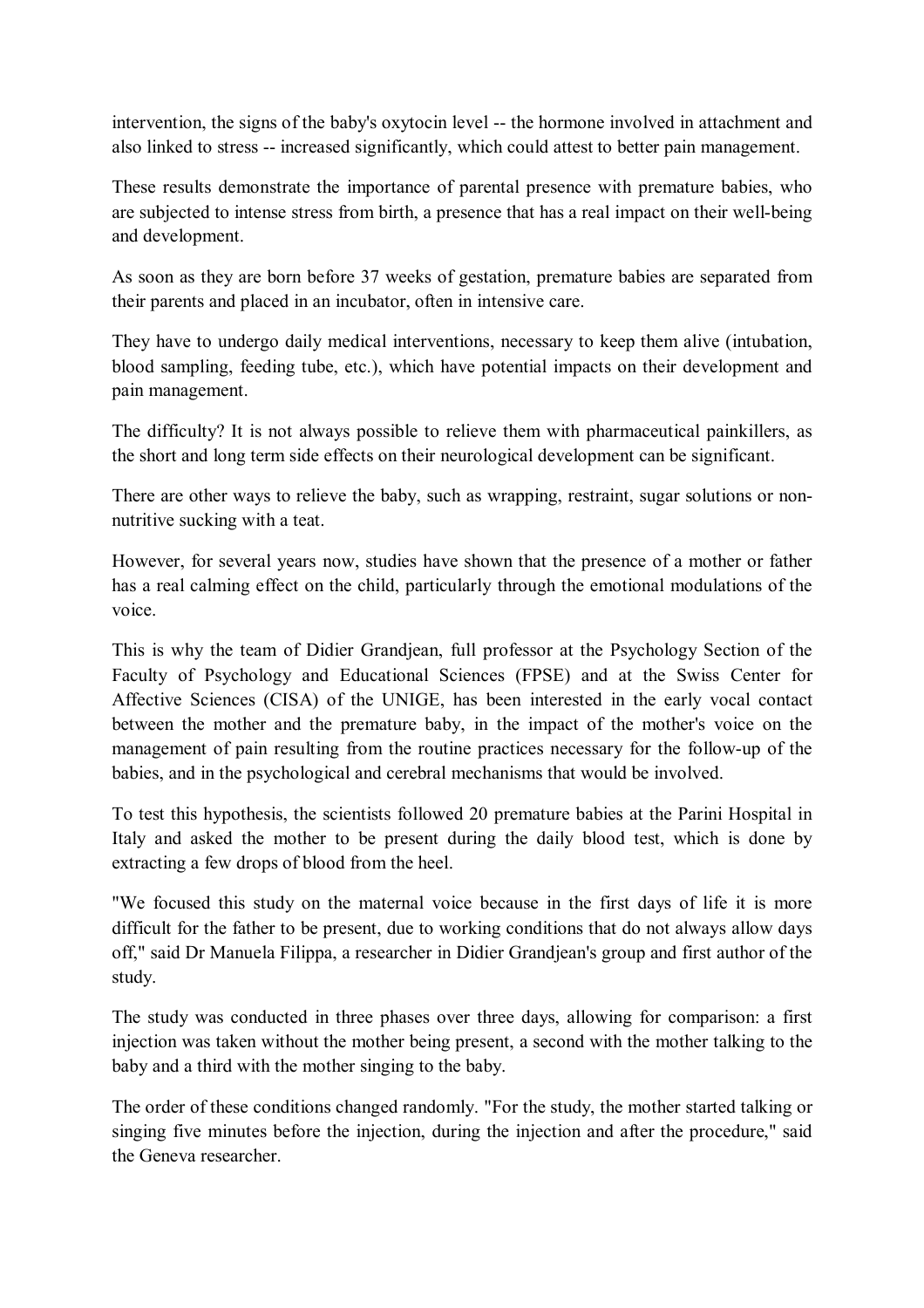"We also measured the intensity of the voice, so that it would cover surrounding noise, as intensive care is often noisy due to ventilation and other medical devices," she added.

First, the research team observed whether the baby's pain decreased in the presence of the mother.

To do this, they used the Preterm Infant Pain Profile (PIPP), which establishes a coding grid between 0 and 21 for facial expressions and physiological parameters (heartbeat, oxygenation) attesting to the baby's painful feelings.

"In order to code the behaviour of premature babies, we filmed each blood test and judged the videos 'blind', by trained personnel, without sound, so as not to know whether the mother was present or not," noted Didier Grandjean.

The results were significant: the PIPP is 4.5 when the mother is absent and drops to 3 when the mother talks to her baby.

"When the mother sings, the PIPP is 3.8. This difference with the spoken voice can be explained by the fact that the mother adapts her vocal intonations less to what she perceives in her baby when she sings because she is in a way constrained by the melodic structure, which is not the case when she speaks," emphasised the Geneva professor.

The scientists then looked at what changes in the baby when it hears its mother speak.

"We quickly turned to oxytocin, the so-called attachment hormone, which previous studies have already linked to stress, separation from attachment figures and pain," explained Dr Manuela Filippa.

Using a painless saliva sample before the mother spoke or sang and after the heel prick, the research team found that oxytocin levels rose from 0.8 picograms per millilitre to 1.4 when the mother spoke. "In terms of oxytocin, this is a significant increase," she said.

These results show the positive impact of the mother's presence when premature babies undergo painful medical procedures.

"We demonstrate here the importance of bringing parents and child together, especially in the delicate context of intensive care," Manuela Filippa emphasised.

"Furthermore, parents play a protective role here and can act and feel involved in helping their child to be as well as possible, which strengthens the essential attachment bonds that are taken for granted in a full-term birth," concluded Didier Grandjean.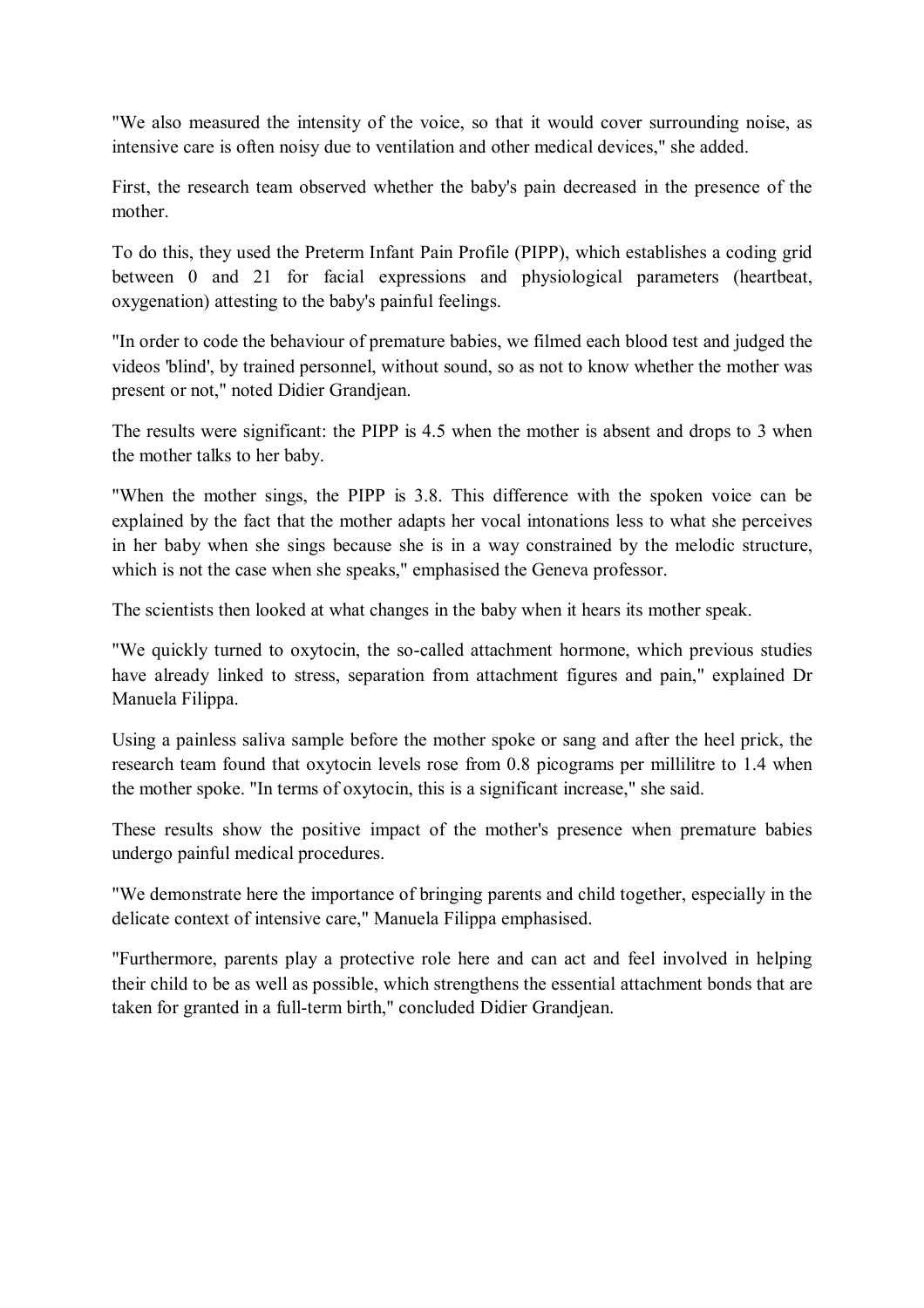#### **Epilepsy**

#### **Study suggests that genetic risk scores can aid accurate diagnosis of epilepsy (Hindustan Times: 20210831)**

https://www.healthshots.com/health-news/ladies-even-moderate-hiit-can-keep-you-fitsuggests-study/

Epilepsy is often inherited, and recent research has shown that sufferers have elevated polygenic risk scores (PRSs) for the condition.

Although epilepsy is a relatively common condition, affecting approximately 1 per cent of individuals worldwide, it is often difficult to diagnose in clinical practice, and it is estimated that up to a quarter of all cases may be misdiagnosed initially. Epilepsy is often inherited, and recent research has shown that sufferers have elevated polygenic risk scores (PRSs) for the condition.

Now, investigators from Finland have proposed that PRSs could be used as a tool to help diagnose epilepsy in those individuals who have had a single seizure and distinguish them from those where the seizure has another cause. The results will be presented at the annual conference of the European Society of Human Genetics today [Sunday].

While we have heard about epilepsy, it's time to really know about it. Image Courtesy: Shutterstock

Together with other colleagues at the Institute for Molecular Medicine (FIMM), University of Helsinki, Finland, Henrike Heyne, MD (now working at the Hasso Plattner Institute, Potsdam, Germany) extracted data on 9660 individuals with epilepsy-related diagnoses from the over 269K people included in the FinnGen2 project and looked at their polygenic risk scores as compared to those of healthy controls.

As expected, the individuals with epilepsy had a higher polygenic risk for the condition

"In FinnGen we could also investigate the health records of participants who had suffered convulsions where the cause was unclear. Although some of them had later received a specific diagnosis of epilepsy, the majority had not. And we found that the genetic risk for epilepsy was significantly higher in individuals who received a specific epilepsy diagnosis than in those with only one seizure where the case was unclear," said Dr Heyne.

Participants in the study ranged in age from a few months to over 90. In those under 40, the researchers found that the influence of the genetic factors was larger than in older individuals. This genetic influence was particularly high in those with adolescent myoclonic epilepsy, the type that made up the largest proportion of cases in the international epilepsy consortium used to identify which genetic variants convey the highest risk to epilepsy.